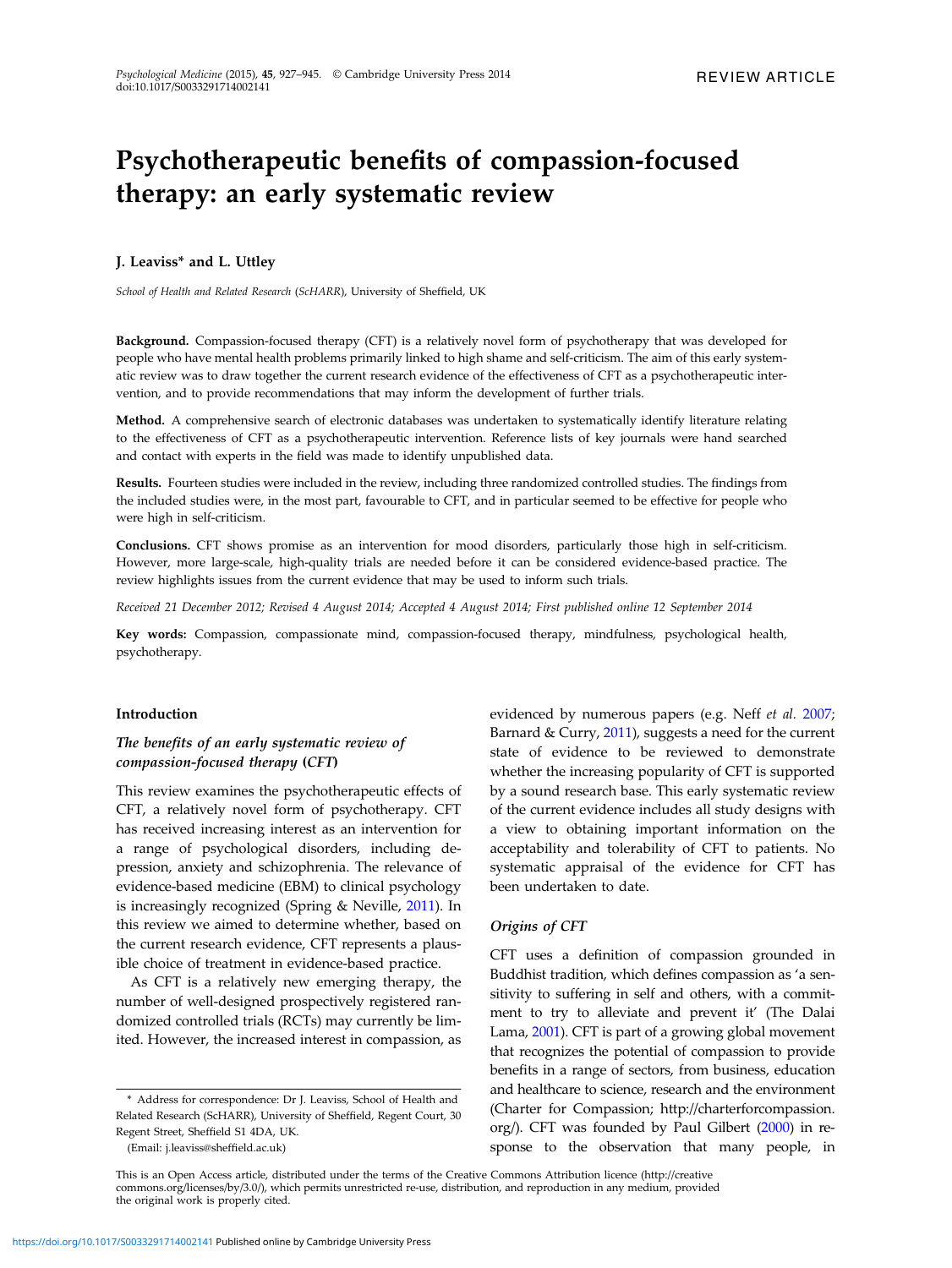particular those high in shame and self-criticism, were experiencing difficulties generating kind and selfsupporting inner voices when engaging in traditional therapy. It was observed that although these individuals were able to engage with cognitive and behavioural tasks, they still responded poorly to therapy (Rector et al. [2000;](#page-17-0) Bulmarsh et al. [2009\)](#page-16-0). CFT was developed initially to help those individuals create affiliative feelings towards themselves, and to help them develop a more compassionate inner voice. CFT was based upon a growing body of neuroscientific evidence that demonstrated that affiliative motives and emotions can have a major impact on self and affect regulation (Cozolino, [2002](#page-16-0); Depue & Morrone-Strupinsky, [2005\)](#page-16-0). This research explores the interaction between three human affect regulation systems: threat protection, seeking and acquiring, and soothing. Gilbert [\(2014](#page-17-0)) proposes a framework of action for the biological mechanisms underpinning compassion that is based on the principles of evolutionary biology. A comprehensive overview of the theory and processes underpinning CFT is presented in Gilbert ([2014](#page-17-0)); a brief summary of salient issues is presented below.

Gilbert conceptualizes compassion from an evolutionary perspective, focusing on the evolution of the mammalian affiliative system. The basis of this model lies in the neuroscience behind these affect systems. Basic motivational systems have evolved in humans and other mammals that enable us to seek out resources and avoid harm. These systems are responsible for a range of corresponding emotions, including competing and social ranking, cooperation/sharing, caring and nurturing, and seeking and responding to care. Some of the motivational systems that are associated with interpersonal relating have been implicated in psychopathology (Nesse, [2005](#page-17-0); Buss, [2009](#page-16-0)). (i) The threat and protection system is central to the ability to detect and respond to threat (LeDoux, [1998](#page-17-0)). Activation of this system can give rise to attention focusing/bias, and results in negative emotions such as anger, anxiety and disgust. These emotions lead to fight, flight or submission behaviours. (ii) The system associated with seeking and acquiring has a motivational function, directing attention towards rewards and resources (e.g. food, sexual opportunities), and gives rise to the positive emotions of drive, excitement and vitality. (iii) The contentment/soothing system evolved alongside attachment/affiliation (Depue & Morrone-Strupinsky, [2005](#page-16-0)). Although this system also gives rise to positive emotions, these are different to those produced by the drive system, and include peacefulness, well-being, not-seeking and contentment, or 'rest and digest'. Social bonding and soothing behaviours have been shown to mitigate the destructive effects of negative environmental events (Coan et al. [2006\)](#page-16-0). The hormone oxytocin has been shown to play a key role in the creation and organization of affiliative behaviour (e.g. Kirsch et al. [2005\)](#page-17-0).

CFT aims to redress imbalances within these three affect regulation systems, seeking to help individuals who have difficulty accessing the soothing system in response to threat. This difficulty may have an environmental or a biological basis (Belsky & Beaver, [2011\)](#page-16-0), for example understimulation of the soothing system in early life (Gilbert, [2014](#page-17-0)). CFT aims to help such individuals respond to self-criticism with selfkindness and compassion, with the goal of treatment being improved psychological well-being. A key part of this process is to help the individual understand that many cognitive biases/distortions are built-in biological processes, constructed by genetics and the environment. CFT encourages individuals to develop compassion motivation and practise compassionate behaviours to access the soothing systems.

## Compassion and psychopathology

Interpersonal relating is central to the affect regulation systems, and compassion is proposed to emerge from these evolved social motivational systems. Although there are several models of compassion (see MacBeth & Gumley, [2012](#page-17-0)), they all propose a negative relationship between compassion and psychopathology. The meta-analysis by Macbeth & Gumley ([2012](#page-17-0)) supports this relationship. They report a large effect size for the relationship between compassion and psychopathology (depression, anxiety and stress), with high levels of compassion associated with lower levels of psychopathology.

CFT recognizes that compassion flows in three directions: compassion we can feel for another or others, compassion we can feel from others to ourselves, and compassion we can direct towards ourselves (selfcompassion) (Gilbert, [2014](#page-17-0)). CFT describes the 'underpinning theory and process of applying a compassion model to therapy' (Gilbert, [2009](#page-16-0)a) whereas compassionate mind training (CMT) describes 'specific activities designed to develop compassionate attributes and skills' (Gilbert, [2009](#page-17-0)b).

## Evidence of compassion and psychological well-being

Compassion regulates negative affect through caring behaviours and expressing and communicating feelings of warmth and safeness. Several studies have explored the relationships between self-compassion and well-being. Survey research using scales of selfcompassion show self-compassion to be correlated with symptom severity and quality of life (Van Dam et al. [2011](#page-18-0)), well-being (Neff et al. [2007](#page-17-0); Neely et al.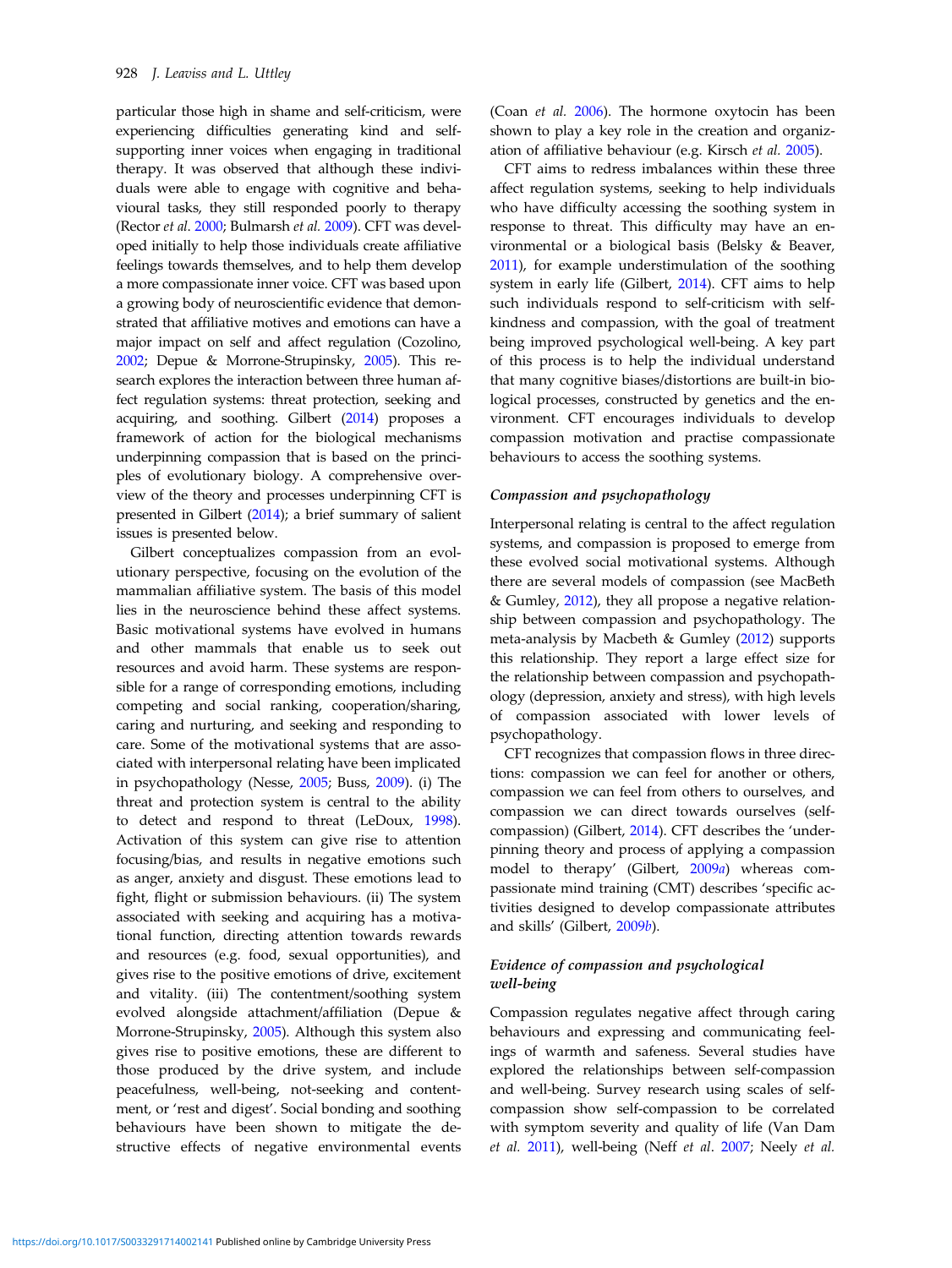[2009\)](#page-17-0) and maternal support and family functioning (Neff & McGehee, [2010](#page-17-0)). Increases in self-compassion have been found to correlate with a decrease in psychiatric symptoms, interpersonal problems and personality pathology (Schanche et al. [2011](#page-18-0)). Although such evidence cannot prove direct cause, it does indicate that the ability to show self-compassion is correlated with psychological well-being, with some research suggesting that self-compassion may be a better predictor of anxiety and depression than mindfulness (Van Dam et al. [2011\)](#page-18-0).

### Compassion as a psychotherapeutic intervention

The application of compassion as a psychotherapeutic intervention has received increasing attention. For the therapist, using a compassion-based therapy involves enabling individuals to develop self-compassion, compassion to others, and openness to compassion from others, in particular in response to adversity or threat-ening situations. Jazaieri et al. [\(2013](#page-17-0)) demonstrated that a programme of compassion cultivation training (CCT) was successful at enhancing compassion, and showed therefore that compassion can be taught and learnt through training. This study is notable in that it showed that fear of compassion can be reduced. Compassion-based meditation (CM) and loving kindness meditation (LKM) have been shown to reduce stress (Lutz et al. [2008\)](#page-17-0) and to increase sensitivity to distress in others. Similarly, the practice of 'loving kindness'-based meditation has been shown to increase positive emotions, mindfulness, feelings of purpose in life and social support, and to decrease illness symptoms (Fredrickson et al. [2008\)](#page-16-0). From a biological perspective, the practice of CM has been shown to reduce stress-linked immune responses (Pace et al. [2009](#page-17-0)). Practising compassion-based exercises such as letterwriting to oneself has been shown to reduce symptoms of depression (Leary et al. [2007\)](#page-17-0) and promote coping strategies (Neff & Vonk, [2009](#page-17-0)). A review of the litera-ture on LKM and CM (Hofmann et al. [2011\)](#page-17-0) suggests that both are associated with an increase in positive affect and a decrease in negative affect, and that they may enhance activation of the brain areas involved in emotional processing and empathy; and neuroendocrine studies suggest that CM reduces stress-induced distress and immune response. In addition, Hofmann et al. ([2011\)](#page-17-0) found that elements of LKM and CM can be trained within a relatively short period of time.

## Core principles of CFT

CMT is at the core of CFT. CMT aims to help clients to learn the key skills required to develop the key aspects and attributes of compassion, cited as care for wellbeing, sensitivity, distress tolerance, empathy and nonjudgement (Gilbert, [2009](#page-17-0)b). Specific skills needed to achieve these attributes are multi-modal and common to other psychotherapies. These skills include compassionate reasoning, compassionate behaviour, compassionate imagery, compassionate feeling and compassionate sensation (Gilbert, [2009](#page-17-0)b). Some of the key steps involved in sessions of CMT are the use of imagery, compassionate thinking to the self and others, responding to self-criticism through self-compassion and practising compassionate behaviour, often complimented with letter or diary writing. CFT encourages the client to focus on, understand and feel compassion to the self during negative thought processes, with a strong focus on nurturing compassion within the self. Gilbert [\(2009](#page-17-0)b) argues that CFT may be used as a framework within which to focus other psychological interventions, as these may become more effective once the affiliative system has been stimulated. Individuals with a highly self-critical 'inner voice' may struggle with other evidence-based therapies, so helping these individuals to develop a more compassionate, encouraging 'inner voice' may enable better engagement. CFT is therefore proposed for use as a multi-modal therapy, based on a scientist–practitioner model rather than belonging to a single 'school of therapy'.

#### Aims of the current review

This review aimed to draw together the current research evidence of the effectiveness of CFT as a psychotherapeutic intervention, and to make recommendations for future trials based on the findings. As CFT is a relatively new intervention, search criteria were kept wide to include both clinical and non-clinical populations.

#### Method

Inclusion criteria for studies were as follows: (i) Population: participants with clinical diagnosis of any psychological disorder or self-reported symptoms of any psychological disorder. As the intervention is a relatively new form of psychotherapy, studies of participants without clinical psychological diagnoses were also included. (ii) Intervention: studies assessing the effectiveness of CFT as a psychotherapeutic intervention were included. Studies of CFT delivered by a clinician were included, along with studies of self-help exercises designed to promote self-compassion but without the support of a clinician (see [Table 1](#page-3-0) for descriptions of included interventions). Correlational studies of selfcompassion and psychological outcomes were excluded. Studies of non-compassion-based mindfulness interventions were excluded, as were studies of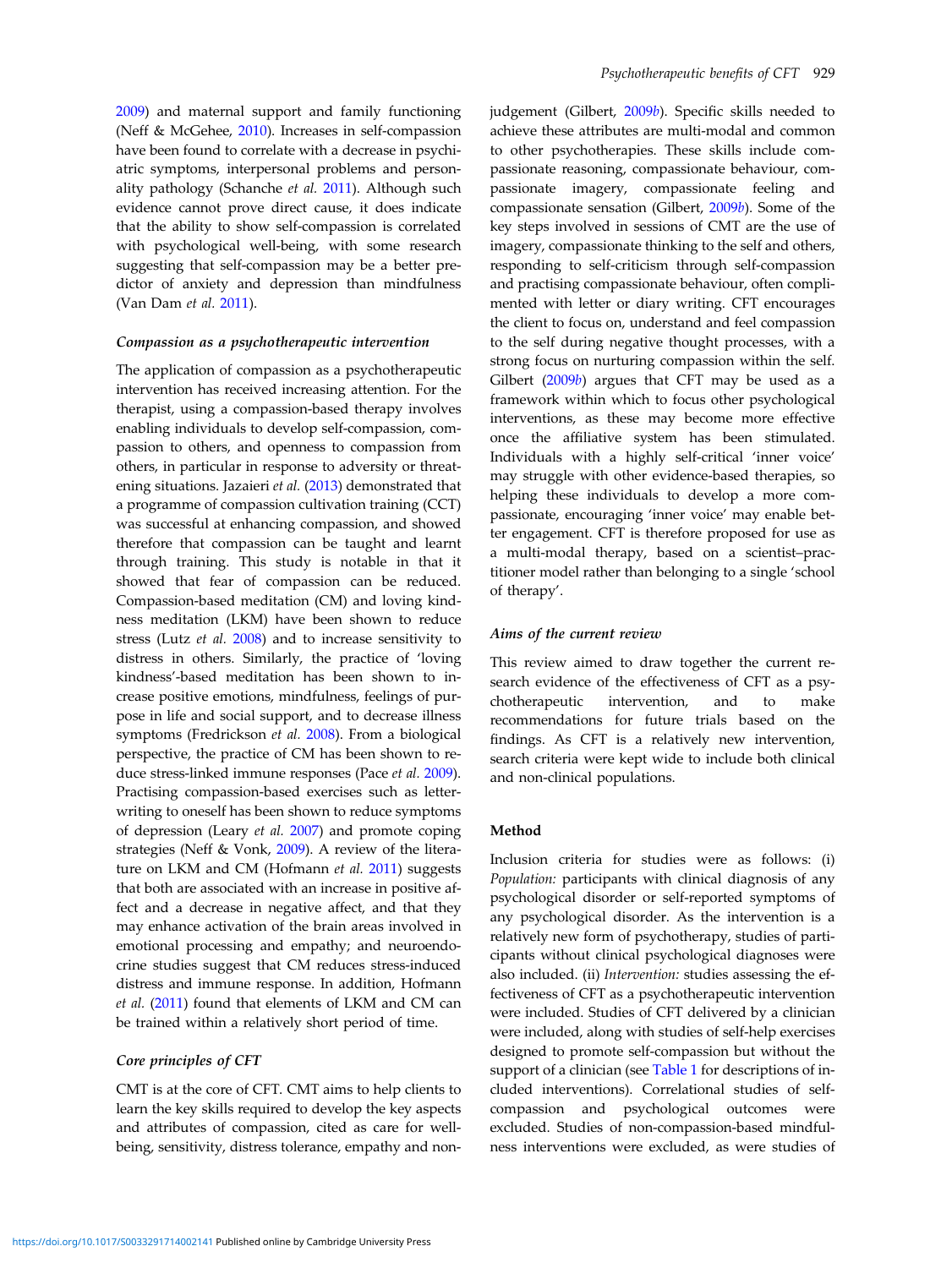#### <span id="page-3-0"></span>**Table 1.** Summary description of included studies

| Study<br>(country)                         | $\,n$ | Design     | Population                                                           | Intervention                                                                                                                                                                                                                                | Control                                                                                                                                                                                                         | Number of sessions                                                                                                                          | Measure                                                                                                                       | Main outcomes                                                                                                                                                                                                                                                                                               |
|--------------------------------------------|-------|------------|----------------------------------------------------------------------|---------------------------------------------------------------------------------------------------------------------------------------------------------------------------------------------------------------------------------------------|-----------------------------------------------------------------------------------------------------------------------------------------------------------------------------------------------------------------|---------------------------------------------------------------------------------------------------------------------------------------------|-------------------------------------------------------------------------------------------------------------------------------|-------------------------------------------------------------------------------------------------------------------------------------------------------------------------------------------------------------------------------------------------------------------------------------------------------------|
| Braehler et al.<br>2013 (UK)               | 40    | <b>RCT</b> | Schizophrenia-<br>spectrum<br>disorder with<br>psychotic<br>features | Group CFT for<br>psychosis + TAU.<br>Focused on reduction<br>of shame, stigma,<br>self-blame,<br>development of<br>compassion.<br>Mindfulness,<br>appreciation,<br>compassion imagery<br>and attention and<br>reflection through<br>writing | TAU. Free to vary post-<br>randomization but<br>could include:<br>psychotropic<br>medication,<br>occupational therapy,<br>day centre support or<br>psychological<br>therapies                                   | 16 weekly 2-h sessions                                                                                                                      | NRSS, BDI, PANAS,<br>FORSE, PBIQ-R,<br>$CGI-I$                                                                                | CFT showed significantly more<br>clinical global improvement<br>and more compassion in<br>narratives than TAU. Increase<br>in compassion in CFT group<br>associated with decrease in BDI<br>depression, PBIQ shame,<br>entrapment and social<br>marginalization, FORSE<br>intrusiveness and fear of relapse |
| Kelly et al. 2010<br>(Canada)              | 119   | <b>RCT</b> | Smokers                                                              | Self-compassion<br>intervention based on<br>CMT. Imagery-based<br>self-talk exercises.<br>designed to stimulate<br>soothing-affiliation<br>system                                                                                           | $1 \times$ baseline control<br>involving daily<br>self-monitoring<br>exercises. $2 \times$<br>experimental control<br>(self-energizing and<br>self-controlling<br>imagery exercises)                            | Daily exercises for 3<br>weeks. Two<br>laboratory sessions 3<br>weeks apart, baseline<br>control 20 min +<br>experimental<br>imagery 25 min | Cigarettes smoked per<br>day, SSC-SF, Trait<br>Self-criticism Scale of<br>the DEQ, Imagery<br>Vividness Rating<br>Scale, SeCS | No differences in rate of smoking<br>reduction between three<br>experimental imagery groups<br>but all reduced smoking more<br>than baseline control. Effects<br>moderated by trait<br>self-criticism, readiness to<br>change and vividness of<br>imagery                                                   |
| Shapira &<br>Mongrain,<br>2010<br>(Canada) | 1002  | <b>RCT</b> | Non-clinical<br>sample<br>recruited<br>through the<br>internet       | Self-compassion<br>intervention.<br>Letter-writing<br>exercises about<br>distressing event and<br>providing compassion<br>to themselves                                                                                                     | $1 \times$ experimental<br>control: optimistic<br>thinking intervention,<br>letter-writing<br>visualizing future<br>with resolved issues.<br>$1 \times$ control condition<br>wrote freely about<br>early memory | Daily exercises over<br>7-day period                                                                                                        | DEQ, CES-D, SHI                                                                                                               | Both experimental interventions<br>resulted in significant increases<br>in happiness at 6 months and<br>significant decreases in<br>depression at 3 months. Effects<br>moderated by self-criticism and<br>levels of dependence                                                                              |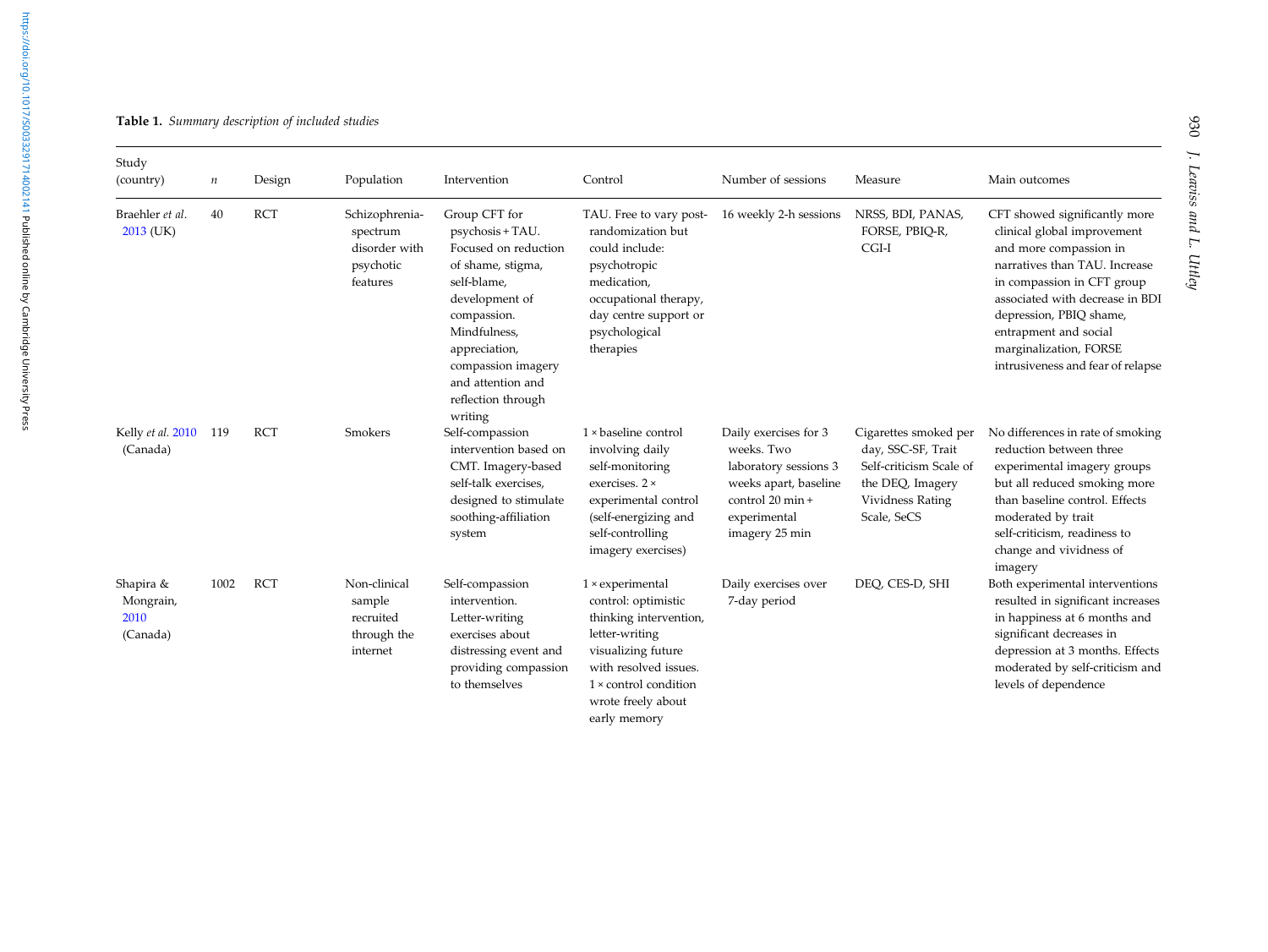| Beaumont et al.<br>2012 (UK)       | 32 | Non-RCT       | Requiring<br>treatment after<br>trauma                                                                             | CMT. Loving, caring,<br>accepting imagery,<br>compassionate<br>letter-writing,<br>grounding work +<br>CBT (as control)                                                                                                                       | CBT techniques<br>including cognitive<br>restructuring,<br>behavioural<br>activation, graded<br>exposure, relapse<br>prevention and<br>Socratic dialogue                                        | Twelve weekly<br>sessions (duration N.<br>R.)                                                             | HADS Anxiety and<br>Depression, IES<br>Avoidance<br>Hyperarousal<br>Intrusion, SeCS<br>Compassion                                                                      | Significant reduction in<br>depression, avoidance in both<br>conditions. Improvement in<br>scores greater for combined<br>CMT + CBT. No difference in<br>anxiety levels between groups.<br>Greater improvement in<br>self-compassion for CMT + CBT<br>than CBT |
|------------------------------------|----|---------------|--------------------------------------------------------------------------------------------------------------------|----------------------------------------------------------------------------------------------------------------------------------------------------------------------------------------------------------------------------------------------|-------------------------------------------------------------------------------------------------------------------------------------------------------------------------------------------------|-----------------------------------------------------------------------------------------------------------|------------------------------------------------------------------------------------------------------------------------------------------------------------------------|----------------------------------------------------------------------------------------------------------------------------------------------------------------------------------------------------------------------------------------------------------------|
| Kelly et al. 2009<br>(Canada)      | 75 | Non-RCT       | Distressed<br>chronic acne<br>sufferers                                                                            | CFT. Self-soothing<br>condition. Slideshow<br>about compassionate<br>self-talk, visualization<br>of compassionate<br>image, compassionate<br>letter-writing. Focus<br>on warmth,<br>acceptance,<br>reassurance, desire to<br>soothe distress | Attack-resisting<br>intervention. Visualize<br>confident, resistant,<br>resilient image. Focus<br>on strength, logic<br>perseverance,<br>self-confidence.<br>Control condition: no<br>exercises | Two weekly sessions.<br>One $\times$ 1 h, one $\times$ N.R.<br>+ three × per day<br>exercises for 2 weeks | DEQ, BDI, ESS,<br>SKINDEX-16                                                                                                                                           | Depression reduced across<br>conditions. Only<br>attack-resisting condition<br>lowered depression more than<br>control. Moderating effect of<br>self-criticism. Both<br>experimental conditions<br>showed greater reduction in<br>shame than control           |
| Gilbert & Irons,<br>$2004$ (UK)    | 8  | Observational | Individuals<br>from a<br>self-help<br>depression<br>group who<br>regard<br>themselves as<br>self-critical          | Compassionate image<br>use. Diaries recording<br>critical thinking                                                                                                                                                                           | None                                                                                                                                                                                            | Four 1-h sessions over<br>7 weeks (three<br>consecutive weekly<br>meetings + 4-week<br>follow-up)         | HADS, diary and<br>quantitative ratings<br>for self-criticism and<br>self-soothing                                                                                     | No significant change in<br>self-criticism. Significant<br>increase in self-soothing/<br>compassion, ease of generating<br>images in a self-critical situation                                                                                                 |
| Gilbert &<br>Procter, 2006<br>(UK) | 6  | Observational | Patients<br>currently in<br>treatment for<br>major/severe<br>long-term<br>complex<br>mental health<br>difficulties | CMT. Group therapy<br>exploring<br>self-criticism,<br>compassion,<br>self-attacking                                                                                                                                                          | None                                                                                                                                                                                            | Twelve weekly 2-h<br>sessions                                                                             | HADS, FSCS, FSCRS,<br>Social rank variables,<br>OAS, Social<br>Comparison Scale,<br>Submissive<br>Behaviour Scale,<br>weekly diary<br>self-attacking/<br>self-soothing | Significant reduction in HADS<br>anxiety and depression, diary<br>self-criticism, shame, inferiority<br>and submissive behaviour<br>Significant increases in<br>self-compassion, reassure-self                                                                 |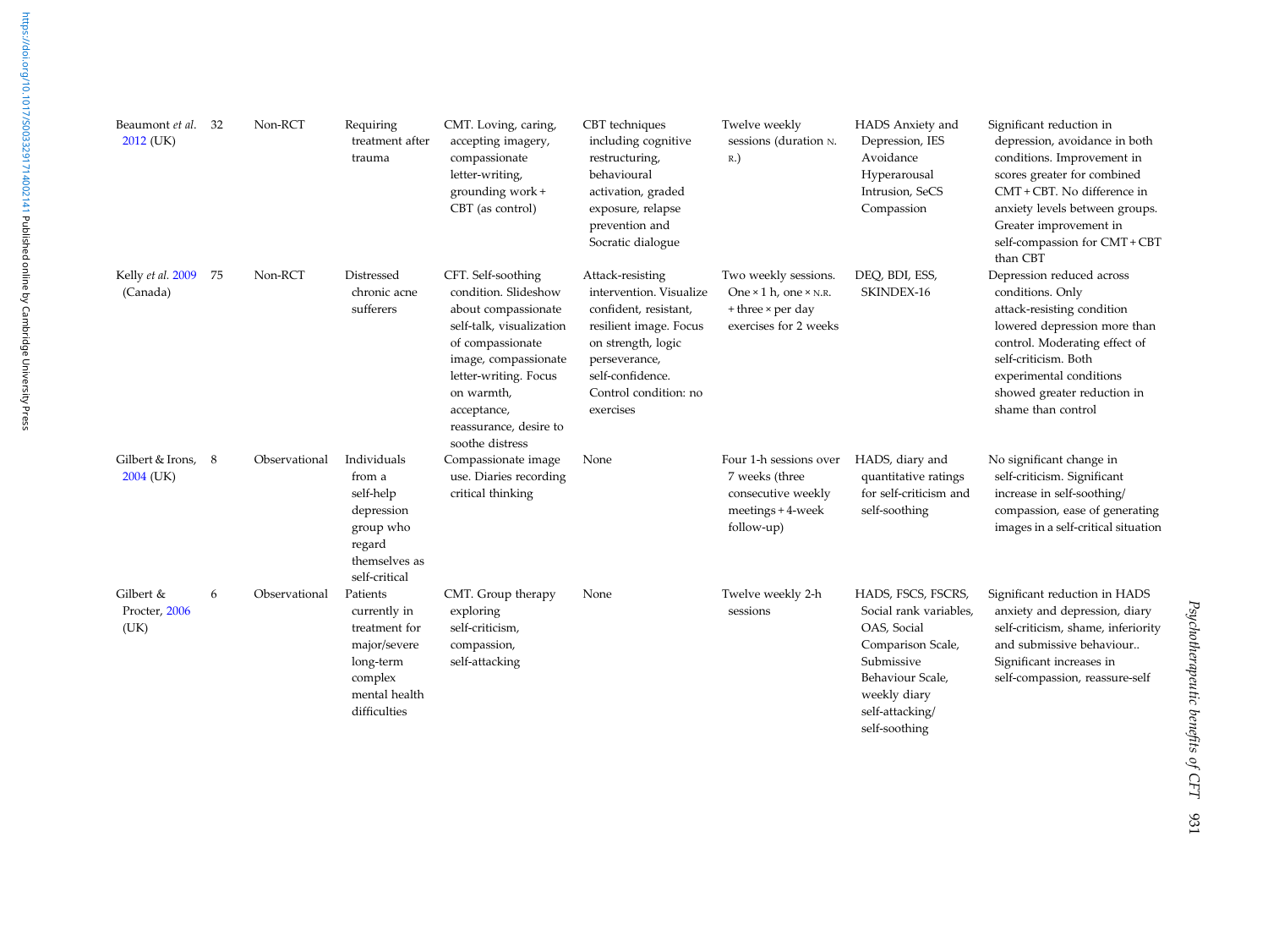| Table 1 (cont.) |  |
|-----------------|--|
|-----------------|--|

| Study<br>(country)                               | $\,n$ | Design        | Population                                                                                                 | Intervention                                                                                                                                                                                                         | Control | Number of sessions                                                                                                                   | Measure                                                                                                                                                                          | Main outcomes                                                                                                                                                                                                                                                                                   |
|--------------------------------------------------|-------|---------------|------------------------------------------------------------------------------------------------------------|----------------------------------------------------------------------------------------------------------------------------------------------------------------------------------------------------------------------|---------|--------------------------------------------------------------------------------------------------------------------------------------|----------------------------------------------------------------------------------------------------------------------------------------------------------------------------------|-------------------------------------------------------------------------------------------------------------------------------------------------------------------------------------------------------------------------------------------------------------------------------------------------|
| Laithwaite<br>et al. 2009<br>(UK)                | 18    | Observational | Individuals<br>with primary<br>diagnosis of<br>schizophrenia<br>or bipolar<br>affective<br>disorder        | Three modules of<br>CFT-based<br>programme.<br>Understanding<br>psychosis and<br>recovery,<br>understanding<br>compassion and<br>developing the ideal<br>friend, developing<br>plans for recovery<br>after psychosis | None    | Twenty sessions over<br>10 weeks                                                                                                     | BDI-II, SeCS, SCS,<br>RSE, SIP-AD, OAS                                                                                                                                           | Significant improvement on BDI,<br>SCS, OAS, RSE. No change on<br>Self-Compassion Scale or<br>$SIP-AD$                                                                                                                                                                                          |
| Lucre &<br>Corten, 2013                          | 10    | Observational | Individuals<br>with chronic<br>personality<br>disorder and<br>who regard<br>themselves as<br>self-critical | CFT groupwork<br>programme. Exercises<br>to develop capacity for<br>self-soothing.<br>Compassion-focused<br>imagery exercises                                                                                        | None    | Sixteen weeks with<br>1-year follow-up                                                                                               | SCS, SBS, OAS,<br>FSCRS, DASS21,<br><b>CORE</b>                                                                                                                                  | Significant decrease in<br>depression and stress.<br>Reduction in feelings of shame<br>and social comparison.<br>Reduction in self-hatred.<br>Significant increase in<br>self-reassurance                                                                                                       |
| McEwan &<br>Gilbert,<br>unpublished<br>data (UK) | 45    | Observational | Non-clinical<br>volunteers                                                                                 | Four audio recordings<br>including, soothing<br>rhythm breathing,<br>compassionate self-<br>imagery,<br>compassionate other<br>imagery. Participants<br>chose which exercise<br>to practise                          | None    | At least 5 min a day<br>over 2 weeks.<br>Amount of time<br>varied by individual<br>from several times a<br>day to every other<br>day | Social Safeness and<br>Pleasure Scale, SeCS,<br>Fears of Compassion<br>Scale, Types of<br>Positive Affect Scale,<br><b>Experiences</b> in Close<br>Relationships,<br>FSCSR, DASS | Significant increases in<br>self-compassion, social<br>safeness, active and relaxed<br>positive affect and<br>self-reassurance. Significant<br>reductions in self-coldness, fear<br>of comparison for others,<br>avoidance of close<br>relationships, inadequate<br>self-criticism, depression, |

anxiety and stress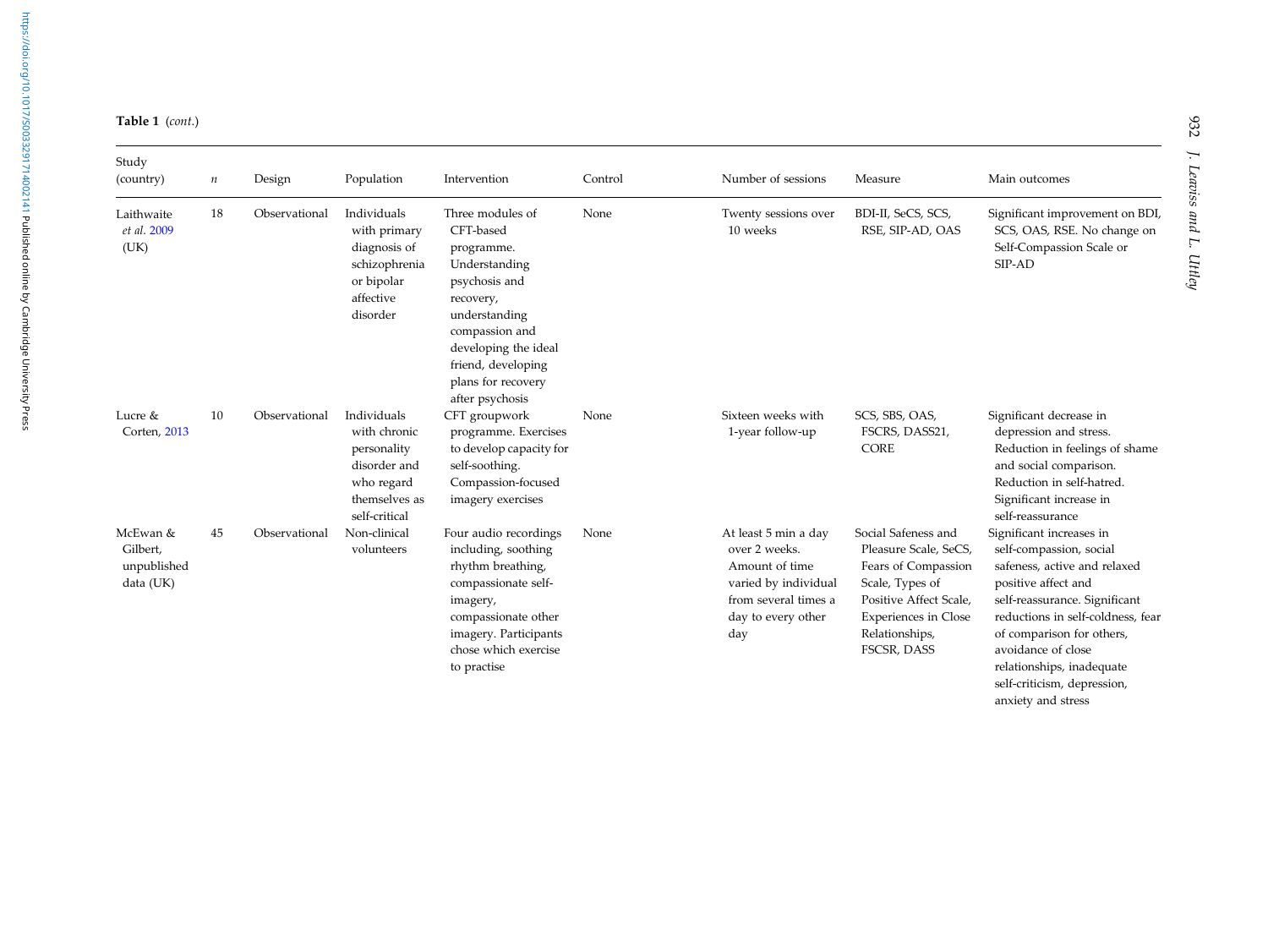| Judge et al.<br>$2012$ (UK) | 42  | Observational | Range of<br>diagnoses<br>including<br>depression,<br>anxiety, OCD,<br>bipolar,<br>personality<br>disorders,<br>social anxiety,<br>deliberate<br>self-harm.<br>Those referred<br>on to CFT<br>were high in<br>self-criticism<br>and shame | Group CFT                                                                                                                                                                                                                                                                                                                           | None | Between 12 and 14<br>weekly sessions of 2<br>h with a 15-min<br>break                                                                                                                                                                                                                                                                                                 | Depression, anxiety,<br>inadequate self,<br>hated self, reassured<br>self, self-correction,<br>self-persecution,<br>internal shame,<br>external shame,<br>social comparison,<br>submissive<br>behaviour,<br>self-critical thought,<br>self-soothing<br>thoughts (BDI, BAI,<br>FSCRS, FSCS, ISS,<br>OAS, SCS, SBS,<br>weekly diary for<br>self-attacking/<br>self-soothing) | Significant improvement for all<br>measures apart from<br>self-correction                                                                                                                                                                                                                                                                                                                                                                                                                            |
|-----------------------------|-----|---------------|------------------------------------------------------------------------------------------------------------------------------------------------------------------------------------------------------------------------------------------|-------------------------------------------------------------------------------------------------------------------------------------------------------------------------------------------------------------------------------------------------------------------------------------------------------------------------------------|------|-----------------------------------------------------------------------------------------------------------------------------------------------------------------------------------------------------------------------------------------------------------------------------------------------------------------------------------------------------------------------|----------------------------------------------------------------------------------------------------------------------------------------------------------------------------------------------------------------------------------------------------------------------------------------------------------------------------------------------------------------------------|------------------------------------------------------------------------------------------------------------------------------------------------------------------------------------------------------------------------------------------------------------------------------------------------------------------------------------------------------------------------------------------------------------------------------------------------------------------------------------------------------|
| Gale et al. 2014<br>(UK)    | 139 | Observational | Individuals<br>diagnosed and<br>being treated<br>for an eating<br>disorder                                                                                                                                                               | Group-based CBT,<br>integrating CFT.<br>Two-step treatment<br>programme consisting<br>of didactic teaching<br>with in-session<br>written activities and<br>homework, designed<br>to increase<br>understanding of their<br>eating disorder and be<br>actively involved in<br>deciding if they are<br>ready to engage in<br>treatment | None | Step 1: patients are<br>offered a 4-week 2-h<br>per week<br>group-based<br>psycho-education<br>programme,<br>followed by a<br>20-session<br>group-based<br>recovery programme,<br>taking place over 16<br>weeks, with two<br>sessions a week for<br>the first 4 weeks and<br>then 12 weekly<br>sessions. Groups last<br>2-2.5 h, with 2 h of<br>homework each<br>week | EDE-Q; SEDS; CORE-<br>OM                                                                                                                                                                                                                                                                                                                                                   | EDE-Q: significant improvement<br>in all EDE-Q subscales after<br>intervention. People with<br>bulimia nervosa improve most<br>between times 1 and 5. SEDS:<br>significant improvement in all<br>subscales except low<br>assertiveness. People with<br>bulimia nervosa improved<br>more than the other two groups<br>between times 1 and<br>5. CORE-OM: significant<br>improvement for all subscales<br>after intervention. People with<br>bulimia nervosa improved the<br>most between time 1 and 5 |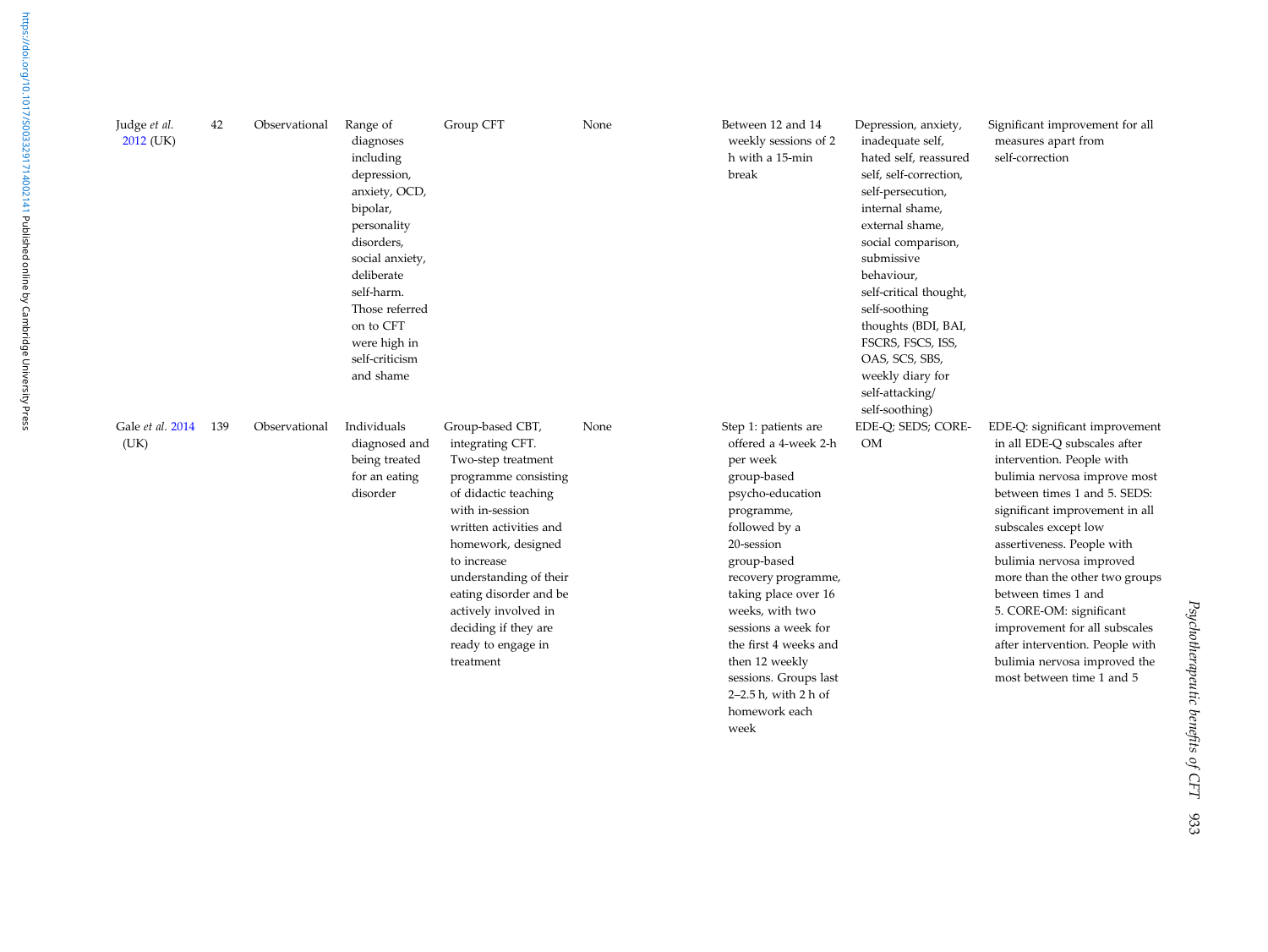| <b>Table 1</b> (cont.) |  |  |
|------------------------|--|--|
|------------------------|--|--|

| Study<br>(country)                | $\boldsymbol{n}$ | Design      | Population                                                                                      | Intervention                                                                                                                                                                                             | Control | Number of sessions                               | Measure                                                                                                    | Main outcomes                                                                                                                                                                                                                               |
|-----------------------------------|------------------|-------------|-------------------------------------------------------------------------------------------------|----------------------------------------------------------------------------------------------------------------------------------------------------------------------------------------------------------|---------|--------------------------------------------------|------------------------------------------------------------------------------------------------------------|---------------------------------------------------------------------------------------------------------------------------------------------------------------------------------------------------------------------------------------------|
| Mayhew &<br>Gilbert, 2008<br>(UK) | 3                | Case series | Individuals<br>diagnosed<br>with<br>schizophrenia<br>experiencing<br>auditory<br>hallucinations | CMT on a one-to-one<br>basis. Focus on<br>understanding and<br>compassionate to<br>safety behaviours.<br>Discussion about<br>self-compassion, tasks<br>that can be used to<br>develop<br>self-compassion | None    | Twelve weekly 1-h<br>sessions                    | BAVQ, FSCS, FSCRS,<br>SCL-90, Voice Rank<br>Scale, SeCS, weekly<br>diary                                   | All participants showed decrease<br>in SCL-90, inadequate-self<br>scores. All showed improved<br>BAVQ (total scores reduced, all<br>voices became less malevolent<br>and less persecuting). Two of<br>three heard more reassuring<br>voices |
| Ashworth et al.<br>2011 (UK)      |                  | Case study  | A 23-year-old<br>female with<br>acquired brain<br>injury after<br>road traffic<br>accident      | CFT and CBT sessions<br>targeting low<br>self-esteem,<br>self-criticism, CMT to<br>self-soothe using and<br>brainstorming<br>self-nurturer imagery                                                       | None    | Twenty-four weekly<br>1-h and 50-min<br>sessions | Robson SCQ, BAI,<br><b>BDI</b> , State Trait<br>Anger Expression<br>Inventory, eating<br>disorder symptoms | Reliable decreases in BAI, BDI<br>and SCQ. Anger Expression<br>Inwards Scale fell within<br>normal range. Beliefs relating to<br>key cognitions indicated<br>improvement                                                                    |

CFT, Compassion-focused therapy; CMT, compassionate mind training; CBT, cognitive behavioural therapy; ISS, Injury Severity Scale; SCS, Social Comparison Scale; FSCS, Functions of the Self-Criticizing/Attacking Scale; FSCRS, Forms of the Self-Criticizing/Attacking and Self-Reassuring Scale; DASS, Depression Anxiety and Stress Scale; SBS, Submissive Behaviour Scale; OAS, Other As Shamer Scale; EDE-Q, Eating Disorder Examination Questionnaire; SEDS, Stirling Eating Disorders Questionnaire; CORE-OM, Clinical Outcomes in Routine Evaluation – Outcome Measure; SIP-AD, Self-Image Profile for Adults; RSE, Rosenburg Self-Esteem measure; SeCS, Self-Compassion Scale; HADS, Hospital Anxiety and Depression Scale; DEQ, Depressive Experiences Questionnaire; BDI, Beck Depression Inventory; BAI, Beck Anxiety Inventory; SCQ, Self-Concept Questionnaire; ESS, Experiences of Shame Scale; IES, Impact of Events Scale; CES-D, Centre for Epidemiological Studies Depression Scale; SHI, Steen Happiness Index; SSC-SF, Smoking Stage of Change – Short Form; PANAS, Positive and Negative Affect Scale; FORSE, Fear of Recurrence Scale; PBIQ-R, Personal Beliefs about Illness Questionnaire - Revised; CGI-I, Clinical Global Impression -Improvement Scale; NRSS, Narrative Recovery Style Scale; TAU, treatment as usual; BAVQ, Belief About Voices Questionnaire; N.R., not recorded; RCT, randomized controlled trial; SCL-90, Symptom Checklist-90; OCD, obsessive–compulsive disorder.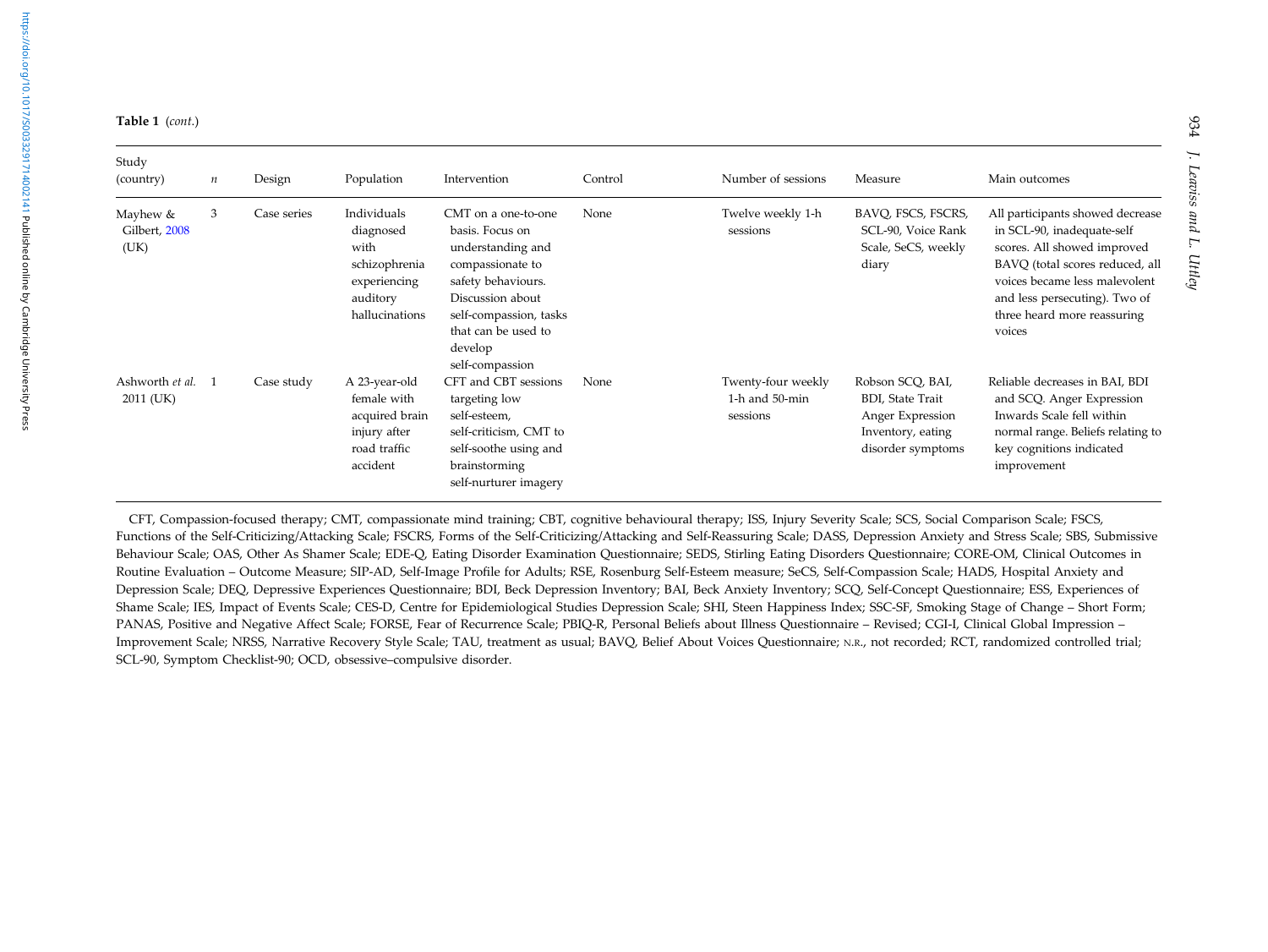LKM that were not explicitly compassion focused. (iii) Comparators: all comparators including any other psychotherapy, any psychopharmacological interventions, no treatment, and treatment as usual (TAU). (iv) Outcomes: primary outcomes to be considered in the review were psychotherapeutic outcomes: improvement in psychological symptoms; level of selfcompassion or self-criticism; interpersonal and social functioning; quality of life; and use of prescribed medicine. Secondary outcomes of interest were: biological, neurophysiological or immunological changes. (v) Study types: RCTs were included in the assessment. Data from non-randomized studies, case series and observational studies were considered for inclusion as evidence if data available from RCTs were limited. Systematic reviews were included if they provided additional data meeting the inclusion criteria. Other exclusion criteria were: studies based on animal models; editorials; opinion pieces; reports published as meeting abstracts only where insufficient details were reported to allow inclusion; book chapters; studies that did not present data for the included outcomes.

A comprehensive search was undertaken to systematically identify literature relating to the effectiveness of CFT as a psychotherapeutic intervention. The search strategy comprised the following main elements: (1) searching of electronic databases; (2) contact with experts in the field; and (3) scanning bibliographies of retrieved papers. The following electronic databases were searched from inception for published trials and systematic reviews: MEDLINE: Ovid; MEDLINE In-Process and Other Non-Indexed Citations: Ovid; EMBASE: Ovid; PsychINFO: OvidSP; Web of Science. Additional searches were conducted for unpublished (ongoing or completed) studies in Bandolier, Clinical Trials.gov, and Current Controlled Trials, Cochrane Central Register of Controlled Trials. No date or language restrictions were applied. To avoid missing relevant studies, terms used for searching the electronic databases did not specify target outcomes for the intervention, and instead focused on the intervention itself (i.e. CFT). Terms used for the searches were as follows: (treatment.tw OR therapy.tw OR training.tw OR therap\$.tw OR intervention.tw) AND (compassion.tw OR compassionate.tw OR compassionate-mind.tw). Literature searches were conducted during April 2012. References were collected in a bibliographic management database, and duplicates removed.

Study selection was conducted by two reviewers. In the first instance, titles and abstracts were examined for inclusion. The full manuscripts of citations judged to be potentially relevant were retrieved and further assessed for inclusion. Discrepancies between reviewers' decisions were discussed, and if no agreement could be

reached, were resolved by referring to the review's clinical expert. Data were extracted without blinding either to authors or journal. Data were extracted by one reviewer and checked by a second reviewer. Where multiple publications of the same study were identified, quality and data extraction were based on all relevant publications, and listed as a single study.

# Quality assessment

Because of a lack of RCTs, this review drew mainly on non-randomized research evidence. To assess the risk of bias of both the randomized and non-randomized studies, we focused on the following core quality domains: selection/allocation of participants; blinding (where relevant); compliance/fidelity; and reporting of findings. We used a modified version of the Cochrane risk of bias tool (Higgins et al. [2011](#page-17-0)) to assess these criteria. Quality assessments were conducted by one reviewer and checked by another. Discrepancies were resolved through discussion between the two reviewers.

## Data synthesis methods

The prespecified outcomes were tabulated and discussed within a descriptive synthesis. Insufficient and heterogeneous data meant that statistical synthesis was not considered appropriate; therefore, meta-analysis was not possible.

## Results

Searching the electronic databases yielded 3431 records. Contact with experts in the field resulted in an additional six records, with two further records identified through bibliography scanning of key papers. [Figure 1](#page-9-0) shows the results of the search. Forty-four full-text articles were retrieved for consideration. Of these, 30 were subsequently excluded. Reasons for exclusion were: not a CFT intervention  $(n=27)$ ; not an empirical paper  $(n=1)$ ; and book chapters without data ( $n = 2$ ). The remaining studies were included in the review ( $n = 14$ ). A summary description of the key aspects of all studies is presented in [Table 1](#page-3-0).

The review searched for any interventions that hypothesized psychotherapeutic effects for interventions based on CFT or CMT. We did not exclude selfhelp interventions, and a distinction should be made between substantive CFT and isolated techniques, for example imagery generation delivered in a self-help format online. Studies ranged in the complexity of the intervention (see [Table 1\)](#page-3-0), and the duration and method of delivery. [Table 2](#page-10-0) describes the total duration and method of delivery of the interventions described. Ten studied clinical populations and four studied non-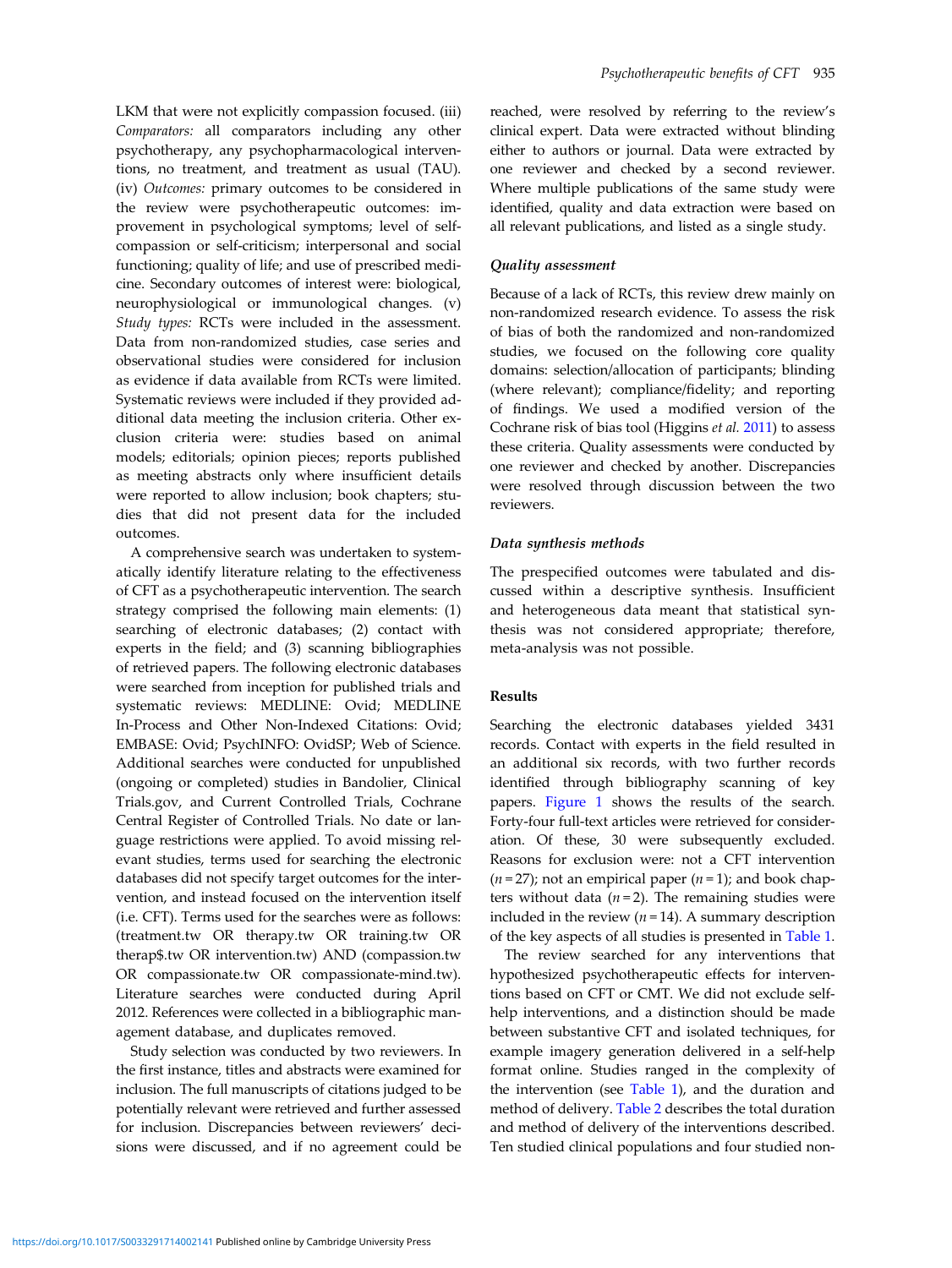<span id="page-9-0"></span>

Fig. 1. PRISMA (Preferred Reporting Items for Systematic Reviews and Meta-Analyses) flow diagram (Moher et al. [2009](#page-17-0)). CFT, Compassion-focused therapy.

clinical samples. All the clinical samples received multi-component CFT delivered by a therapist whereas some non-clinical samples received only brief self-help interventions.

## Quality assessment

A summary of the quality assessment for all included studies for core quality domains using a modified form of the Cochrane risk of bias tool (Higgins et al. [2011\)](#page-17-0) is shown in [Table 3.](#page-11-0) Of the total 14 studies retrieved through the searches, three were RCTs, two were non-RCTs, seven were observational studies,

one was a case series and one was a case report (see [Table 1\)](#page-3-0).

## Summary of RCTs

Three RCTs were retrieved by the search (Kelly et al. [2010;](#page-17-0) Shapira & Mongrain, [2010](#page-18-0); Braehler et al. [2013](#page-16-0)). Only one of these used a clinical sample. Braehler et al. ([2013\)](#page-16-0) studied a group of 40 individuals with a diagnosis of schizophrenia spectrum disorder with psychotic features whereas Kelly et al. ([2010\)](#page-17-0) studied a population of 119 smokers, and Shapira & Mongrain ([2010\)](#page-18-0) recruited a non-clinical sample of 1002 partici-pants using the internet. Kelly et al. [\(2010\)](#page-17-0) and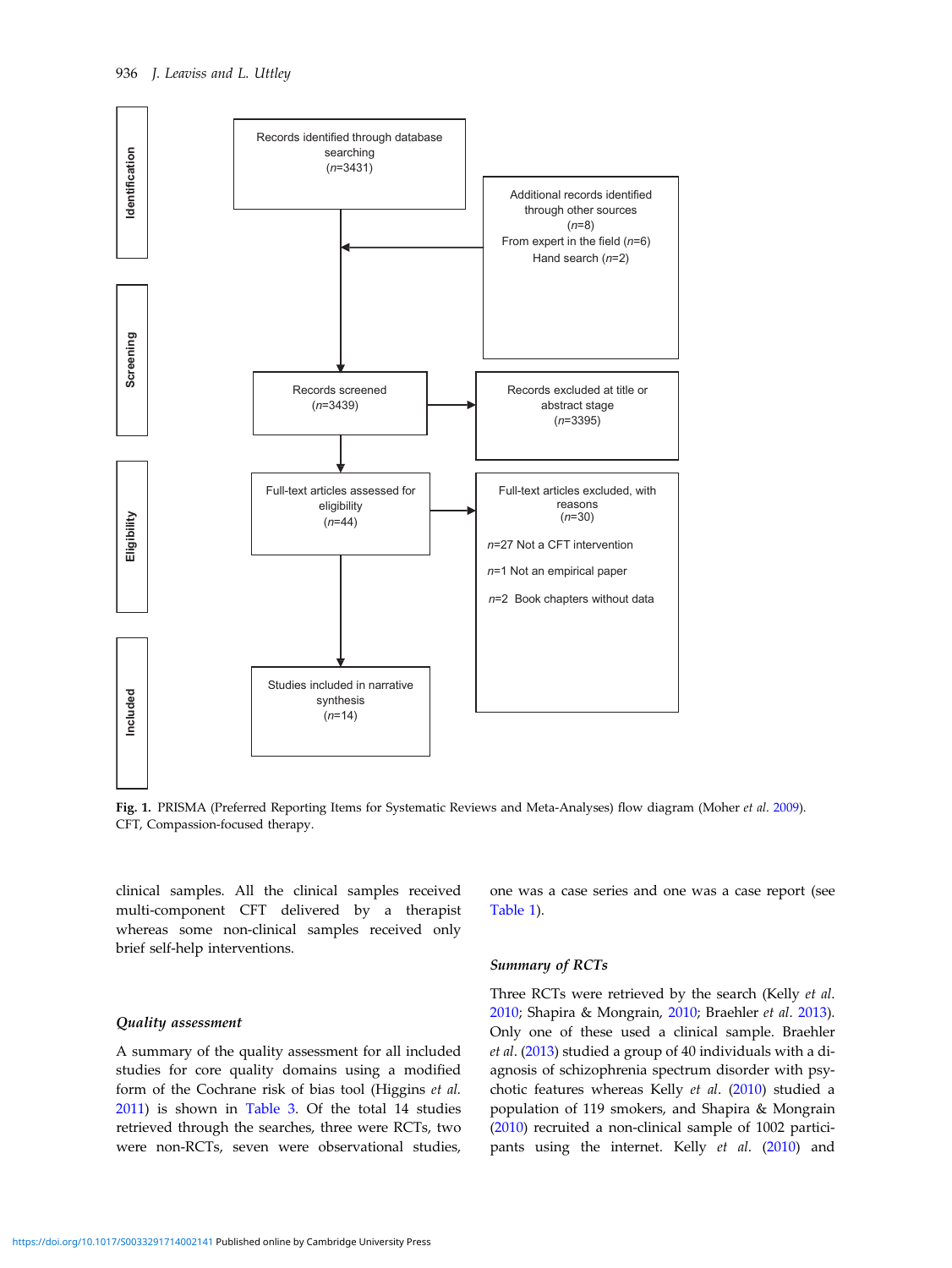<span id="page-10-0"></span>

| Table 2. Nature of CFT interventions |  |  |
|--------------------------------------|--|--|
|--------------------------------------|--|--|

| Study                                      | Clinical/non-clinical<br>population | Therapist details                                                                                                                                                                                                                                                                                                         | Duration of<br>intervention                                                                  | CFT/CMT component                                                            |
|--------------------------------------------|-------------------------------------|---------------------------------------------------------------------------------------------------------------------------------------------------------------------------------------------------------------------------------------------------------------------------------------------------------------------------|----------------------------------------------------------------------------------------------|------------------------------------------------------------------------------|
| Braehler et al. 2013                       | Clinical                            | Two psychologists with experience<br>using psychological therapy for<br>psychosis. Five trial therapists (two<br>consultants, three specialist<br>psychologists) attended a 3-day<br>workshop on attachment and<br>interpersonal process in psychosis.<br>Four of the five previously attended<br>a 3-day workshop in CFT | 32 h                                                                                         | CFT and TAU                                                                  |
| Kelly et al. 2010                          | Non-clinical                        | Self-help using audio guide                                                                                                                                                                                                                                                                                               | N.R.                                                                                         | Brief CMT training<br>but multi-component                                    |
| Shapira &<br>Mongrain, 2010                | Non-clinical                        | Self-help using online resources                                                                                                                                                                                                                                                                                          | N.R.                                                                                         | Single<br>self-compassion<br>component                                       |
| Beaumont et al. 2012                       | Clinical                            | A single qualified and<br>BABCP-accredited cognitive<br>behavioural psychotherapist                                                                                                                                                                                                                                       | Minimum 12 h                                                                                 | CMT as part of<br>substantive CBT                                            |
| Kelly et al. 2009<br>Gilbert & Irons, 2004 | Non-clinical<br>Clinical            | Self-help using slide show<br>CFT trained clinical psychologist                                                                                                                                                                                                                                                           | Maximum 2 h<br>6 h                                                                           | 'CFT' but no therapist<br>Single component<br>'critical thinking<br>diaries' |
| Gilbert & Procter,<br>2006                 | Clinical                            | Therapist-led                                                                                                                                                                                                                                                                                                             | 24 h                                                                                         | Substantive<br>multi-component<br><b>CMT</b>                                 |
| Laithwaite et al. 2009                     | Clinical                            | Two chartered clinical psychologists,<br>an advanced practitioner, a trainee<br>clinical psychologist and two<br>assistant psychologists. The group<br>session was delivered by three<br>therapists (for security reasons)                                                                                                | Minimum 20 h                                                                                 | Substantive<br>multi-component<br><b>CFT</b>                                 |
| Lucre & Corten,<br>2013                    | Clinical                            | The senior clinician is an accredited<br>cognitive behavioural<br>psychotherapist and both therapists<br>had attended a 3-day CMT course.<br>The co-therapist is a band four group<br>facilitator. Both attended Paul<br>Gilbert's CFT bimonthly supervision<br>group for the duration of the<br>16-week group            | N.R.                                                                                         | Substantive<br>multi-component<br><b>CFT</b>                                 |
| McEwan & Gilbert,<br>unpublished data      | Non-clinical                        | Self-help using sound recordings                                                                                                                                                                                                                                                                                          | Flexible:<br>dependent on<br>individual's<br>choice.<br>Minimum<br>requirement<br>was 70 min | Multi-component<br><b>CMT</b>                                                |
| Judge et al. 2012                          | Clinical                            | Therapists who had attended a brief<br>3-day training course in CFT                                                                                                                                                                                                                                                       | 24–28 h<br>dependent on<br>how many<br>sessions<br>participants<br>attended                  | Substantive<br>multi-component<br>CFT                                        |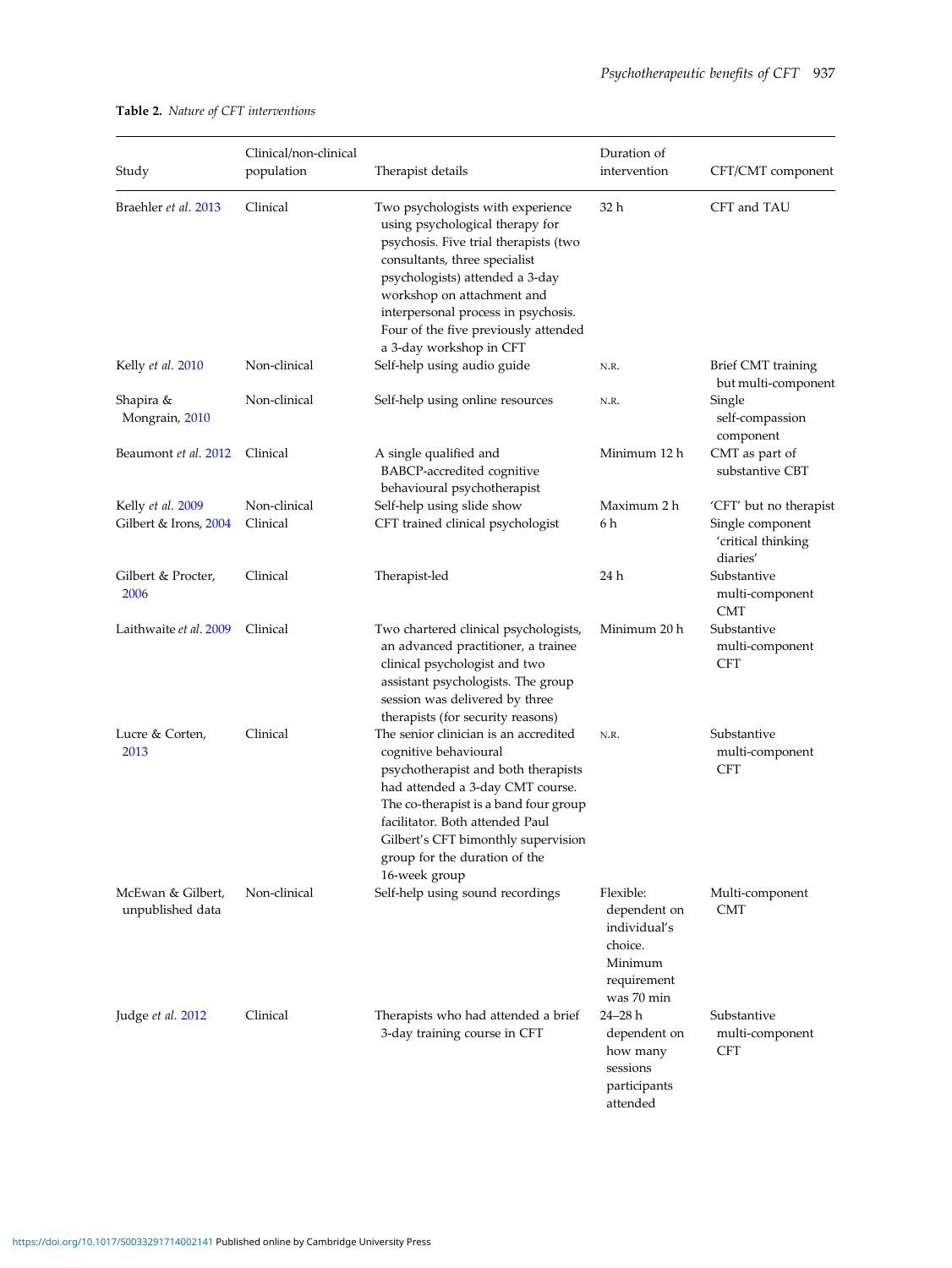#### <span id="page-11-0"></span>938 J. Leaviss and L. Uttley

#### Table 2 (cont.)

| Study                     | Clinical/non-clinical<br>population | Therapist details                                                                                                                                          | Duration of<br>intervention | CFT/CMT component                                               |
|---------------------------|-------------------------------------|------------------------------------------------------------------------------------------------------------------------------------------------------------|-----------------------------|-----------------------------------------------------------------|
| Gale et al. 2014          | Clinical                            | All members of the team facilitating<br>the recovery programme had<br>received formal training and/or<br>supervised practice in both CBT and<br><b>CFT</b> | Approximately<br>$48 - 50h$ | Substantive CBT<br>integrating<br>multi-component<br><b>CFT</b> |
| Mayhew & Gilbert,<br>2008 | Clinical                            | One chartered clinical psychologist,<br>specialized in working with adults<br>with complex or severe mental<br>health problems                             | 12 <sub>h</sub>             | Multi-component CFT                                             |
| Ashworth et al. 2011      | Clinical                            | One clinical psychologist                                                                                                                                  | 44                          | Multi-component CFT                                             |

CFT, Compassion-focused therapy; CMT, compassionate mind training; CBT, cognitive behavioural therapy; BABCP, British Association for Behavioural and Cognitive Psychotherapies; TAU, treatment as usual; N.R., not recorded.

| Study design                              | Studies                                                                                                                                                                                                | Potential areas of concern during<br>quality assessment                                                                                                                                                                                                                              |
|-------------------------------------------|--------------------------------------------------------------------------------------------------------------------------------------------------------------------------------------------------------|--------------------------------------------------------------------------------------------------------------------------------------------------------------------------------------------------------------------------------------------------------------------------------------|
| <b>RCTs</b>                               | Kelly et al. 2010; Shapira & Mongrain, 2010; Braehler et al.<br>2013                                                                                                                                   | High risk of attrition bias in two of the three<br>studies due to high drop-out rate                                                                                                                                                                                                 |
| Non-RCTs                                  | Kelly et al. 2009; Beaumont et al. 2012                                                                                                                                                                | High risk of allocation bias due to group<br>allocation following an initial assessment                                                                                                                                                                                              |
| Uncontrolled/<br>observational<br>studies | Gilbert & Irons, 2004; Gilbert & Procter, 2006; Mayhew &<br>Gilbert, 2008; Laithwaite et al. 2009; Judge et al. 2012;<br>Lucre & Corten, 2013; Gale et al. 2014; McEwan &<br>Gilbert, unpublished data | High risk of allocation bias as all cases<br>selected by condition with no control group<br>High risk of performance bias and no blinding<br>for researchers or participants<br>Unclear risk of bias for attrition bias as<br>incomplete outcome data in six out of eight<br>studies |
| Case series                               | Ashworth et al. 2011                                                                                                                                                                                   | High risk of all bias categories due to selective<br>reporting of one case                                                                                                                                                                                                           |

Table 3. Summary of quality assessment for included studies

RCT, Randomized controlled trial.

Shapira & Mongrain [\(2010](#page-18-0)) both administered an experimental self-compassion intervention based on CMT. The experimental intervention in the Kelly study focused on imagery-based self-talk exercises designed to stimulate the self-soothing system, with two experimental control arms (self-energizing and self-controlling imagery) and one baseline control (daily self-monitoring). The experimental intervention in the Shapira & Mongrain ([2010\)](#page-18-0) study involved compassionate letter-writing, compared to one control condition where participants wrote freely about an early memory, and one experimental control condition where the letter-writing exercise focused on optimistic visualization. Reflecting the findings from the previous study types, the clinical study (Braehler et al. [2013\)](#page-16-0) was more in-depth and had a longer duration than the two non-clinical studies [16 weekly 2-h sessions compared to 3 weeks of daily exercises (Kelly et al. [2010](#page-17-0)) or daily exercises over 7 days (Shapira & Mongrain, [2010\)](#page-18-0)]. Braehler's experimental intervention comprised group CFT designed for psychosis, plus TAU. The control condition was TAU, which was free to vary. For primary outcomes of interest, Braehler et al. ([2013\)](#page-16-0) found CFT to decrease depression more that the control group whereas Shapira & Mongrain ([2010\)](#page-18-0) found both experimental conditions significantly decreased depression and improved happiness. Braehler et al. ([2013\)](#page-16-0) additionally found the CFT group displayed more compassion at the end of the study than TAU. Kelly et al. [\(2010](#page-17-0)) also found no difference between the two experimental control conditions for their main outcome of rate of smoking reduction, although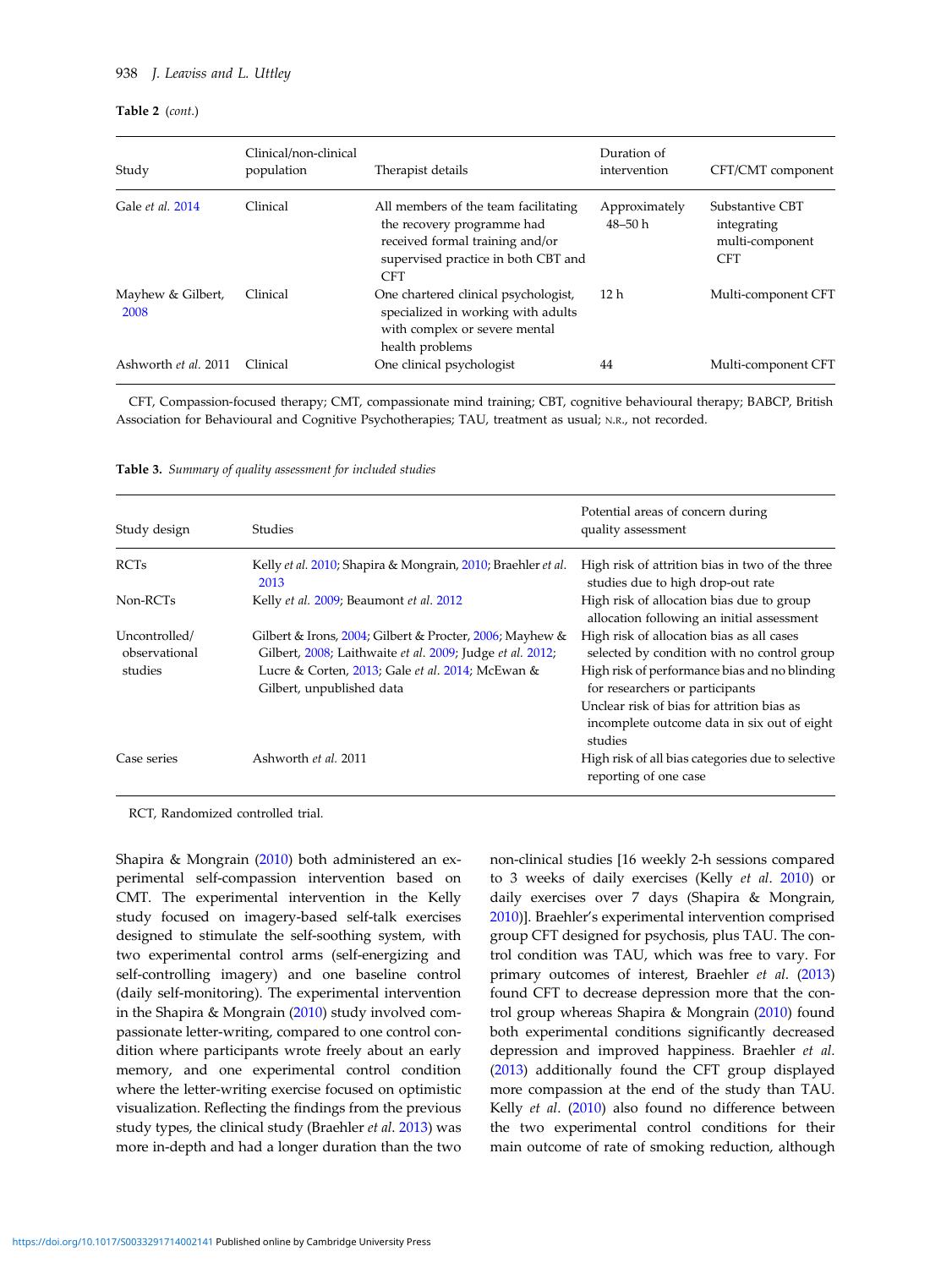both groups reduced smoking more than the baseline control.

# Summary of non-RCTs

Two of the retrieved studies had a control arm but had no formal randomization procedure (Kelly et al. [2009;](#page-17-0) Beaumont et al. [2012\)](#page-16-0). Both of these studied clinical populations: Beaumont and co-workers studied 32 individuals requiring treatment after trauma and Kelly and colleagues studied 75 distressed chronic acne sufferers. The experimental arm of both studies received CFT/CMT, which involved compassionate letter-writing and generation of compassionate imagery with a focus on warmth, love, caring and acceptance. Participants in Beaumont's experimental group also received cognitive behavioural therapy (CBT) whereas the control arm received CBT only. The Kelly study reported two control arms, one arm receiving no exercises and the other receiving an attack-resisting intervention that focused on strength, self-confidence, resistance and resilient imagery. Neither the Kelly study nor the Beaumont study reported effect sizes. Kelly et al. ([2010\)](#page-17-0) reported a small to medium effect size according to Cohen's criteria (1988). This study was shorter in duration at 2 weeks whereas the Beaumont study consisted of 12 weekly sessions. Both studies reported that depression had significantly improved by the end of the study period across all conditions. Beaumont et al. ([2012\)](#page-16-0) reported that the improvement was greater for the CMT condition than for the control whereas Kelly et al. [\(2009\)](#page-17-0) found that only the attackresisting condition lowered depression more than the 'no exercise' control. Beaumont et al. [\(2012](#page-16-0)) found no difference in anxiety levels between the two study groups. There was a greater improvement in selfcompassion for the CMT group over the control group. None of the included RCTs reported effect sizes.

## Summary of case and observational studies

The case series and case study included in the review focused on individuals who had been clinically diagnosed with psychological disorders. Mayhew & Gilbert [\(2008](#page-17-0)) studied the effect of CMT on the psychological symptoms of three patients diagnosed with schizophrenia who were experiencing auditory hallucinations. Ashworth et al. [\(2011](#page-16-0)) report on the effects of CFT combined with CBT on a single female with acquired brain injury following a road traffic accident. Although these studies included a range of baseline and outcome measurements (e.g. inadequate-self, fear of self-compassion, depression, anxiety), they both also targeted specific outcomes relevant to their clinical

populations. All three participants in the Mayhew & Gilbert ([2008\)](#page-17-0) study experienced less malevolent and less persecuting voices after 12 weeks of CMT. Two of the three heard more reassuring voices. After 24 weeks of CFT with CBT, the participant in the study by Ashworth et al. (2011) demonstrated a reduction in anger expression to within a normal range. Beliefs relating to key cognitions relating to an existing co-morbid eating disorder indicated improvement.

Seven observational studies with no control arm were identified through the search. Six out of seven of these studied clinical populations. Gilbert & Irons ([2004\)](#page-17-0) focused on eight individuals from a self-help depression group who regarded themselves as selfcritical, Gilbert & Procter [\(2006](#page-17-0)) studied six patients being treated for major to severe long-term and complex mental health issues, Laithwaite et al. ([2009\)](#page-17-0) focused on 18 individuals with psychosis, and Lucre & Corten [\(2013](#page-17-0)) studied 10 individuals with chronic personality disorder who regarded themselves as selfcritical. One of the observational studies used a nonclinical sample, studying the effects of compassionate imagery in 45 volunteers (McEwan & Gilbert, unpublished data). Judge et al. [\(2012](#page-17-0)) studied the effects of group CFT on a population with a range of diagnoses, including depression, anxiety and bipolar disorder. Gale et al. [\(2014](#page-16-0)) studied group-based CBT, integrating CFT on a population of individuals diagnosed with an eating disorder. Target outcomes for these studies tended to focus on general measures of elements of psychological well-being, such as depression (all seven studies), anxiety (Gilbert & Irons, [2004](#page-17-0); Gilbert & Procter, [2006](#page-17-0); Judge et al. [2012](#page-17-0); McEwan & Gilbert, unpublished data) and eating behaviour (Gale et al. [2014\)](#page-16-0); and also targeted outcomes specifically relevant to the aims of CFT, that is reduction in self-criticism and increased self-compassion (Gilbert & Irons, [2004](#page-17-0); Gilbert & Procter, [2006;](#page-17-0) Laithwaite et al. [2009;](#page-17-0) Judge et al. [2012](#page-17-0); Lucre & Corten, [2013;](#page-17-0) McEwan & Gilbert, unpublished data).

CFT sessions in the studies of clinical populations were generally lengthier and more in-depth than those using non-clinical populations, ranging in duration from four 1-h sessions over 7 weeks (Gilbert & Irons, [2004\)](#page-17-0) to 20 sessions over 10 weeks (Laithwaite et al. [2009\)](#page-17-0), 24 sessions over 20 weeks (Gale et al. [2014\)](#page-16-0) and 16 weeks of therapy followed by a 1-year follow-up (Lucre & Corten, [2013](#page-17-0)). The McEwan & Gilbert study of a non-clinical sample entailed daily self-practice of compassionate imagery over a 2-week period. In terms of primary outcomes of interest, five of the observational studies showed a reduction in depression (Gilbert & Procter, [2006](#page-17-0); Laithwaite et al. [2009](#page-17-0); Judge et al. [2012;](#page-17-0) Lucre & Corten, [2013](#page-17-0); McEwan & Gilbert, unpublished data) and three demonstrated a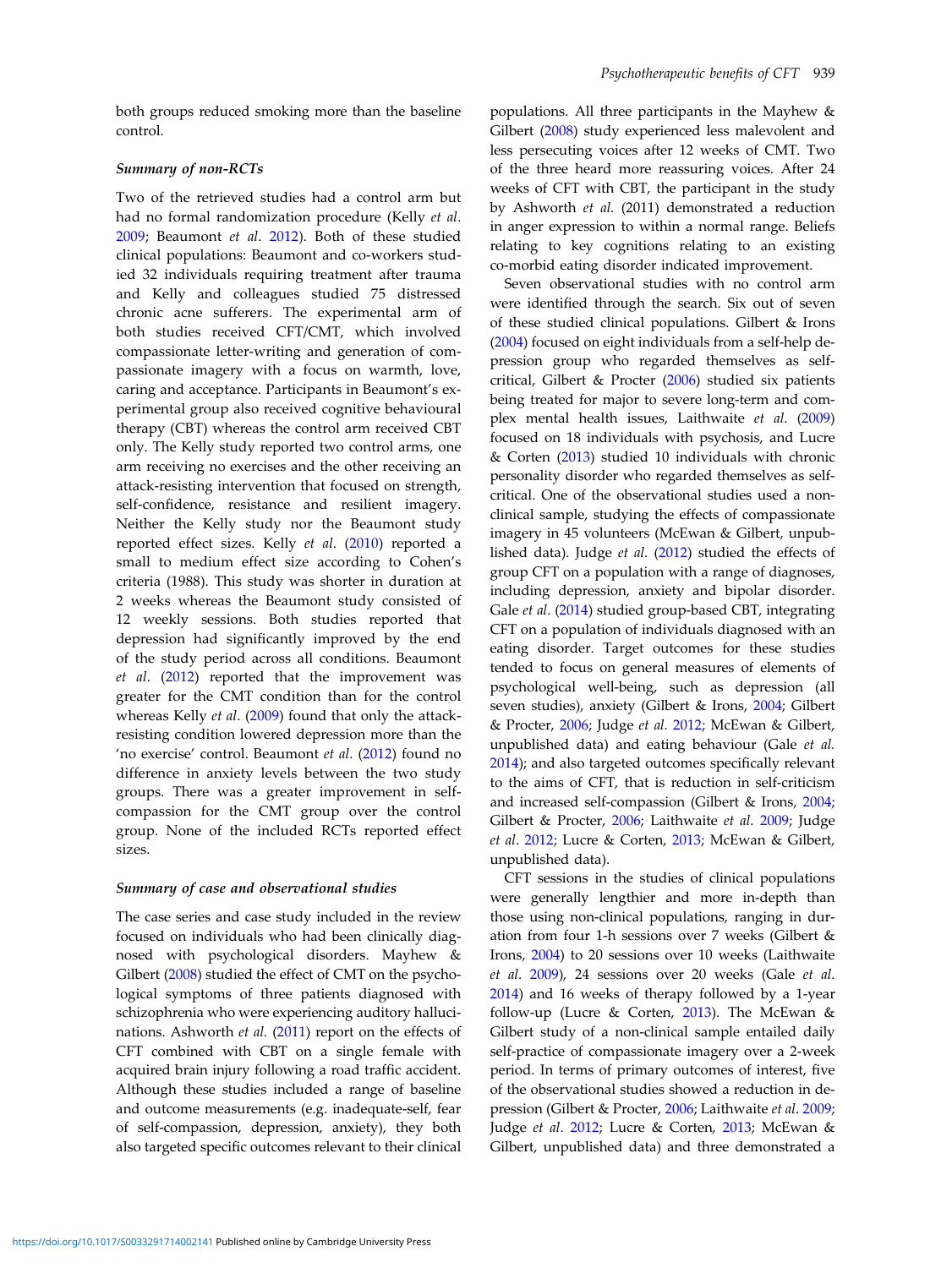reduction in anxiety (Gilbert & Procter, [2006](#page-17-0); Judge et al. [2012](#page-17-0); McEwan & Gilbert, unpublished data). Four of the studies observed a reduction in selfcriticism (Gilbert & Procter, [2006](#page-17-0); Laithwaite et al. [2009;](#page-17-0) Judge et al. [2012;](#page-17-0) McEwan & Gilbert, unpublished data) and five reported an increase in self-compassion (Gilbert & Irons, [2004](#page-17-0); Gilbert & Procter, [2006](#page-17-0); Beaumont et al. [2012](#page-16-0); Judge et al. [2012](#page-17-0); Braehler et al. [2013\)](#page-16-0).

## Moderators

Three of the studies reported that effects of the experimental interventions were moderated by personality factors. Kelly et al. ([2010\)](#page-17-0) found the self-compassion intervention reduced smoking at a quicker rate for: those low in readiness-to-change; those high in self-criticism; and those with more vivid imagery. Shapira & Mongrain [\(2010](#page-18-0)) reported moderating effects for selfcriticism and dependence, and Kelly et al. ([2009\)](#page-17-0) reported moderating effects for trait self-criticism, with those higher in trait self-criticism in the attackresisting condition reporting lower depression at time 2 than those low in trait self-criticism. McEwan & Gilbert (unpublished data) showed that those higher in baseline scores of avoidance attachments and those scoring higher in inadequate self at baseline were associated with larger reductions in depression. Additionally, individuals with higher scores on inadequate self-criticism showed higher scores on trying to resist compassionate emotions and feeling tense.

## Tolerance and acceptability

#### Attrition/drop-outs

Attrition/drop-outs ranged from low to high. In the study by Braehler et al. ([2013\)](#page-16-0), four of the 40 participants dropped out overall, all of whom were from the CFT condition (completers: 90%). It should be noted, however, that the control group for this study was TAU, and these patients would be expected to be followed up as a routine part of their care. Therefore, drop-outs from this group would have to be active avoiders. Judge et al. [\(2012](#page-17-0)) reported that 27/42 (completers: 64%) completed the follow-up questionnaire, with six out of 42 clients attending less than eight sessions. Gale et al. ([2014\)](#page-16-0) reported attrition of 38/ 139 clients who did not complete the programme (completers: 73%). Kelly et al. [\(2010](#page-17-0)) reported that 24/ 126 dropped out before completion of the study (completers: 81%), although  $\chi^2$  tests showed these were evenly distributed between groups. Shapira & Mongrain ([2010\)](#page-18-0) reported an overall drop-out of 799/ 1002 (completers: 20%). Those who adhered to the entire programme were statistically less needy, less depressed and older at baseline. Drop-outs were low in the remaining studies. Reasons for attrition were not always given. Reasons included participants feeling better, becoming physically unwell or feeling too upset in sessions (Gilbert & Procter, [2006](#page-17-0)).

## Compliance

Kelly et al. [\(2010](#page-17-0)) reported no statistical difference in compliance rates between conditions. Gilbert & Irons ([2004\)](#page-17-0) reported that all participants had experienced problems keeping their self-criticism diaries over the study period.

#### Tolerance and acceptability of CFT

Experiences of generating compassionate images were recorded in some studies. Gilbert & Irons ([2004\)](#page-17-0) reported one participant finding her compassionate other turning into a figure who reminded her of her ex-husband, which made the experience unpleasant. Another participant reported easily imagining warmth but finding it less easy to imagine acceptance. Other participants reported difficulties holding onto their compassionate image for more than a fleeting time. Lucre & Corten [\(2013](#page-17-0)) present qualitative data relating to their participants' reflections of CFT. Fear of compassion was a recurring theme. Many participants associated warmth and kindness with self-indulgent/ self-destructive behaviour or inactivity. McEwan & Gilbert (unpublished data) describe participants reporting difficulties generating compassionate images or finding time to practise. Others report mixed compassionate feelings with other emotions such as pity and sadness. Those high in self-criticism responded more negatively to CFT than those low in self-criticism. Mayhew & Gilbert [\(2008](#page-17-0)) report one participant's struggle to develop self-compassion. His compassionate image was self-critical and condemning of him rather than compassionate, and therefore intervention was needed to generate an alternative. Ashworth et al. (2011) describe their participant as reacting positively to the process of CFT.

#### Discussion

The aim of the present study was to provide an early review of the research evidence regarding the effectiveness of CFT as a psychotherapeutic intervention, and to provide information on its acceptability and tolerability that may be used to inform future trials. The empirical studies retrieved for this review build on a body of correlational evidence indicating that compassion may be a promising target upon which to focus psychotherapeutic intervention, particularly for individuals who are high in self-criticism. The small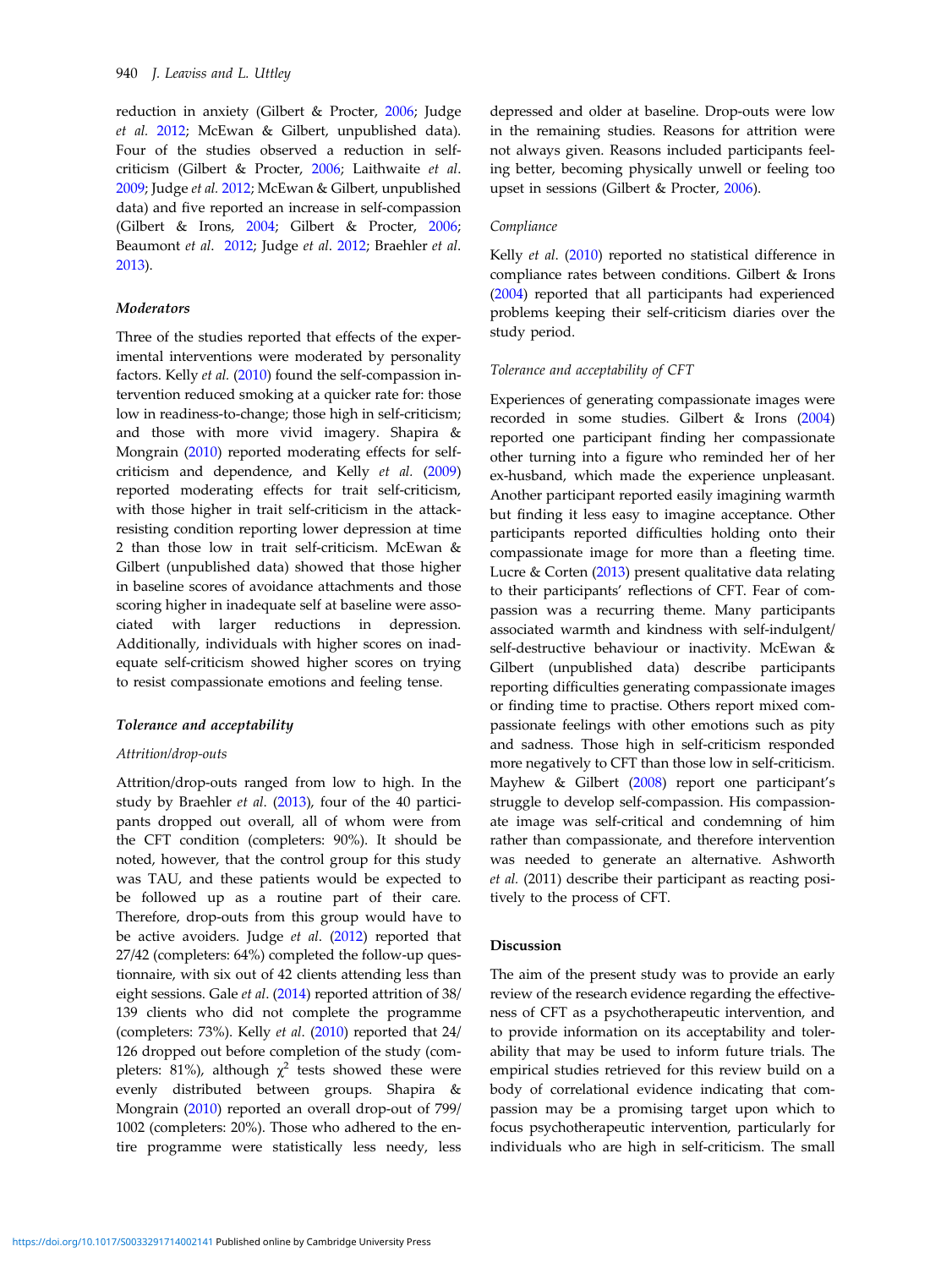number of controlled studies that were retrieved in this review highlights the novelty of CFT, although the number of recently published, in press and unpublished studies suggests that this is a growing focus for psychotherapeutic intervention. The current review specifically searched for and evaluated studies of CFT; however, the body of research identified is a reflection of a wider movement towards the integration of 'compassion' in promoting psychological well-being outside of the clinical population (e.g. Hofmann et al. [2011;](#page-17-0) Jazaieri et al. [2013;](#page-17-0) Singer & Bolz, [2014\)](#page-18-0). The review also highlights an increasing application of this therapy to address psychological disorders beyond depression, including schizophrenia and psychosis.

## Quality of evidence

One aim of the current review was to provide recommendations for future trials of CFT to ensure that these trials would satisfy the requirements for evidencebased practice. The relevance of EBM to clinical psychology is increasingly recognized (Spring & Neville, [2011\)](#page-18-0). Of particular importance to EBM is the quality of the available evidence. RCTs offer a potentially reliable method of assessing the effectiveness of psychotherapeutic interventions. The National Institute for Clinical Excellence (NICE) use an established evidence hierarchy when evaluating evidence on clinical effectiveness (Atkins et al. [2004;](#page-16-0) NICE, [2004\)](#page-17-0). This is to ensure not only that new treatments are safe and effective but also that their introduction into the health system does not displace existing treatments that are equally, or more, efficacious, safe and cost-effective. RCTs are at the top of this hierarchy, and it is widely accepted that an RCT design offers the highest internal validity, is effective at minimizing bias, and is the recommended study design for clinical effectiveness evidence (Nutbeam, [1998;](#page-17-0) Hawe et al. [2004](#page-17-0)).

However, there is some debate regarding the appropriateness of RCTs for evaluation of some psychological therapies. Gilroy [\(2006](#page-17-0)) claims that RCTs do not adequately address how or why a psychological intervention is effective, and that such trials fail to take into account the complexity of an individual. Wood et al. ([2011\)](#page-18-0) recommend the use of mixed methods research designs with long-term follow-up. Issues around blinding and variation in the practices of individual therapists also result in difficulties when conducting RCTs for psychotherapies. However, notwithstanding the complexities of both intervention and therapist, we would argue that a rigorously designed and wellconducted RCT is the most appropriate method of providing a fair test of any new treatment.

Case and observational studies identified in this review indicate that CFT can significantly improve

psychological well-being, and therefore seems to be more effective than no treatment. However, there is still insufficient high-quality evidence to demonstrate that CFT is more effective than current standard treatments, for example CBT or other imagery-based interventions. Future studies should investigate whether CFT can be a rival treatment to CBT or counselling or whether it should be considered as a concomitant therapy. Indeed, CFT involves teaching skills generic to conventional therapy such as Socratic dialogues, inference chaining, thought and emotion monitoring, behavioural experiments exposure, and use of imagery.

One study identified in the review (McEwan & Gilbert, unpublished data) includes a 6-month followup that shows that the positive effects of CFT are maintained in the longer term with the exception of anxiety; however, most other studies only report short-term outcomes. Well-designed larger-scale trials with adequate follow-up should aim to establish where CFT might fit into the care pathway for people undergoing psychotherapy, and attempt to disentangle the effectiveness of individual components of such complex interventions. Evaluation of the existing trials raised several issues of interest, as follows.

## Understanding and quantification of compassion

The success of using compassion in psychotherapeutic intervention is dependent on recipients fully understanding the nature and meaning of compassion. Qualitative and anecdotal data from the studies included in the current review highlighted several incidents where participants had misunderstood 'compassion' (Gilbert & Irons, [2004](#page-17-0); Mayhew & Gilbert, [2008;](#page-17-0) Lucre & Corten, [2013;](#page-17-0) McEwan & Gilbert, unpublished data; McEwan et al., unpublished data). This may be particularly pertinent for experimenters planning larger-scale trials; the low number of participants included in the clinical studies meant that individuals could be guided and monitored through the process of generating self-compassionate imagery. Although imagery experience was recorded and evaluated in two studies (Gilbert & Procter, [2006;](#page-17-0) McEwan & Gilbert, unpublished data), none of the studies examined here reported formal manipulation checks to ensure that 'compassion' was being generated as intended.

The observational and case reports included in this review showed positive results for participants after CFT. In particular, reductions in depression were observed in the majority of studies. However, for studies with control arms, improvements in target outcomes were often observed in both experimental and control conditions (Kelly et al. [2009](#page-17-0), [2010;](#page-17-0) Shapira & Mongrain, [2010](#page-18-0); Beaumont et al. [2012](#page-16-0)). The studies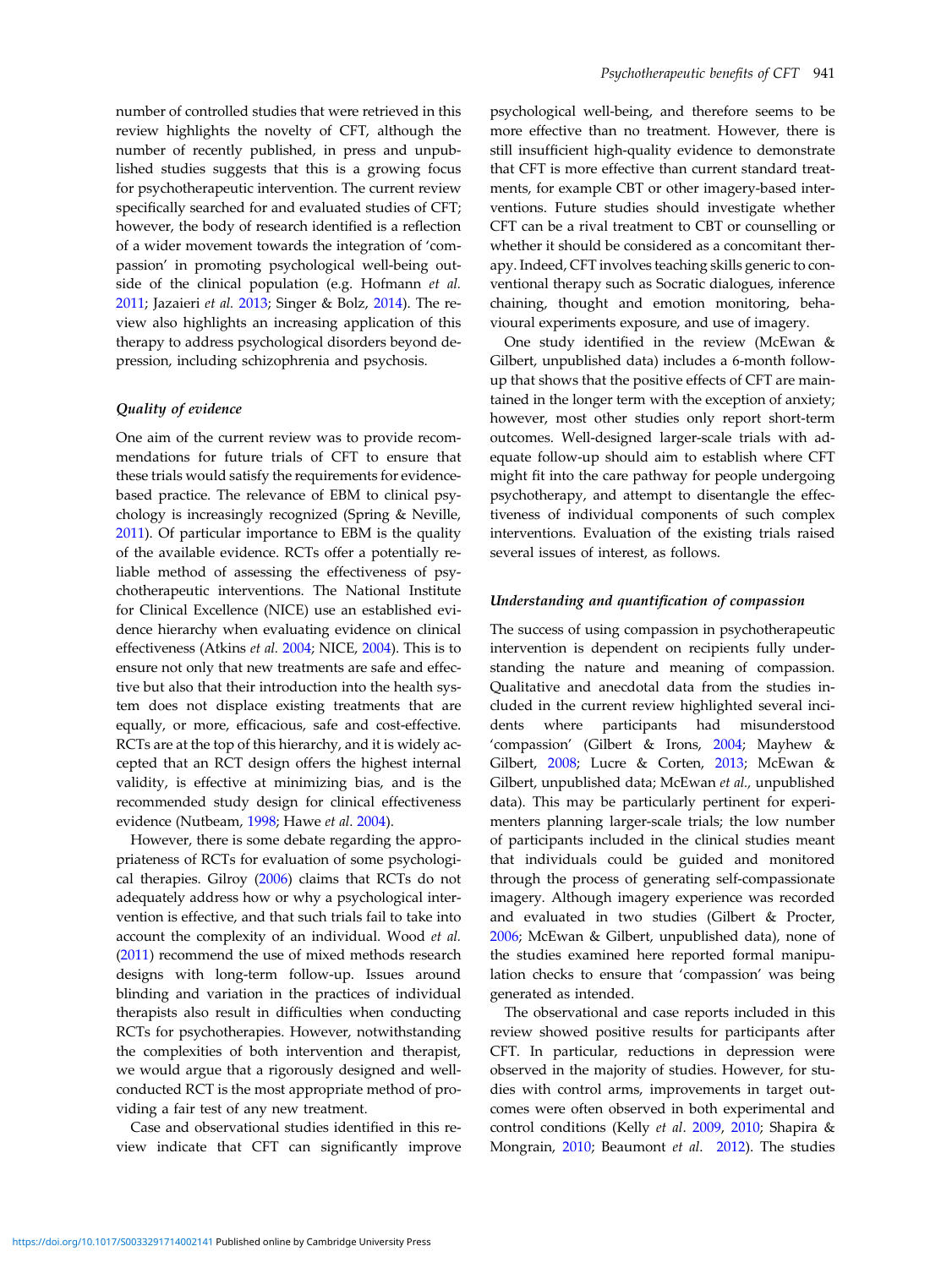using clinical populations understandably developed more complex and in-depth interventions than studies using non-clinical samples. Despite the correlational evidence to suggest that increases in compassion are related to improved psychological well-being, none of the studies included in this review specifically analysed whether 'compassion' mediated the relationship between intervention and outcome. Previous compassion research has attempted to analyse the specific contribution of compassion to the psychotherapeutic process. Neff & McGehee [\(2010\)](#page-17-0) explored the mediating role of self-compassion. They found self-compassion partially mediated the relationship between maternal support, family functioning and attachment style and well-being. Kuyken et al. [\(2010\)](#page-17-0) demonstrated that the effect of mindfulness-based cognitive therapy (MBCT) on depressive symptoms was mediated by self-compassion. Future trials are needed to identify whether compassion is the 'active' component responsible for improved outcomes, and what additional benefit 'compassion' adds to conventional therapies such as CBT or counselling. Further study exploring the specific components of CFT may also help to identify the factors that distinguish CFT from simple compassion exercises. In Beaumont's (2012) non-RCT, both 'CFT plus CBT' and 'CBT alone' conditions showed an improvement in depression and avoidance symptoms, although the 'CFT plus CBT' group showed greater improvement than 'CBT alone'. CFT was also used alongside CBT in the Gale et al. [\(2014](#page-16-0)) study, and indeed proponents of CFT argue that techniques promoting compassion will enable clients to better engage with their current therapies [e.g. CBT, exposure and response prevention (ERP)]. Studies included in this review varied in the duration and delivery method of the interventions. They also comprised both single and multiple components. The importance of each of these factors therefore needs further study. Jazaieri et al. [\(2013\)](#page-17-0) show how practice effects (i.e. the amount of formal compassion meditation practice) influence levels of compassion for self and others, with more practice associated with greater levels of compassion. The benefits of single-component, short-duration interventions may be limited.

### Specificity of effects of CFT

The studies identified in this review indicated some evidence for specificity of effects, particularly the finding that the effect of CFT can be moderated by selfcriticism (Kelly et al. [2009](#page-17-0), [2010;](#page-17-0) Shapira & Mongrain, [2010\)](#page-18-0) and other individual differences, with highly self-critical individuals showing greater improvement in symptoms than those low in self-criticism (Kelly et al. [2010;](#page-17-0) Shapira & Mongrain, [2010\)](#page-18-0). This suggests that CFT may be a promising tailored intervention for specific individuals. McEwan & Gilbert (unpublished data) showed that those high in self-criticism gave more negative feedback and showed initial resistance to CFT than those low in self-criticism. Other studies have noted initial resistance and difficulties with CFT for those high in self-criticism (Mayhew & Gilbert, [2008](#page-17-0)). However, data from the McEwan & Gilbert study showed that those who were high in selfcriticism who practised overcame their initial resistance and showed improvement. Further studies have also shown that it is possible to overcome initial resistance, and that even individuals showing resistance or fear of compassion begin to become more affiliative to themselves and others after prolonged training (Jazaieri et al. [2013\)](#page-17-0).

## Acceptability of CFT

The studies identified in this review offer some insight into the acceptability of CFT to study participants. Studies of non-clinical populations saw large attrition (Kelly et al. [2010](#page-17-0); Shapira & Mongrain, [2010](#page-18-0)) but CFT in the clinical context seemed to be acceptable to participants as part of a treatment regime. The findings relating to acceptability of CFT from the studies in this review support qualitative work by Pauley & McPherson [\(2010](#page-17-0)). In this study, participants understood compassion to be 'kindness and action', and felt it would be useful, but they also felt that being self-compassionate would be difficult and challenging as a result of their psychological disorders negatively impacting on their ability to be self-compassionate. McEwan & Gilbert (unpublished data) noted large variation in the time spent practising compassionate imagery when participants were given freedom to choose. This adds to findings from a study by Rockliff et al. [\(2008\)](#page-18-0), where a dataset had to be dropped from analyses because participants were complaining of boredom and fatigue during their second 5-min session of compassion imagery. Both of these studies were of a non-clinical sample, however, and it may be that CFT is more acceptable to individuals in a clinical setting where some form of psychotherapy is expected and desired.

#### Implementation fidelity

Larger-scale clinical trials are needed and they will need to address issues surrounding implementation fidelity, that is the degree to which an intervention or programme is delivered as intended. Where therapist experience and training were reported in the studies in this review, variation in the level of CFT training that had been undergone was found, and it is unclear in many studies the level to which expert supervision was provided. This results in uncertainty around the fidelity of the interventions provided. More uniform structure of therapy is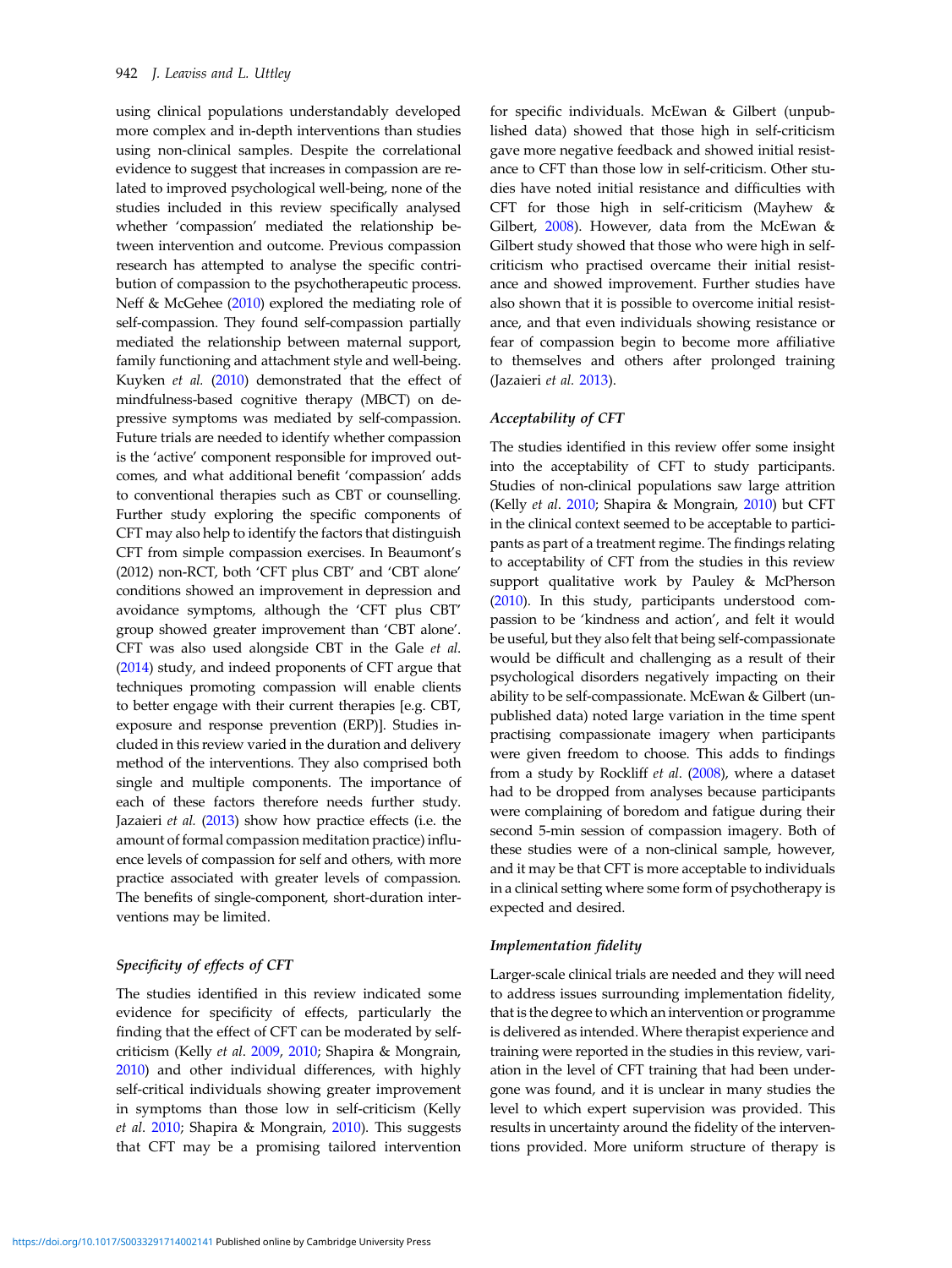<span id="page-16-0"></span>difficult in a clinical setting; however, a high-quality large-scale trial will require multiple therapists across multiple sites, which may introduce variation that could affect the credibility of the research. Carroll et al. (2007) developed a framework within which implementation fidelity can be measured, and the use of such a framework in a large clinical trial may protect against the threat of variation.

## Conclusions

There is increasing interest in CFT as a psychotherapeutic intervention. CFT is novel in that it focuses on the evolution of human affiliative behaviour. CFT is proposed as a multi-modal therapy, incorporating aspects of other evidence-based therapies. Therapists from a range of disciplines can use knowledge and understanding of the biological basis of the affect regulation systems, and how these may be affected by early development as a framework within which to deliver effective psychotherapy. This early systematic review of the current evidence suggests that CFT may be more effective than no treatment or as effective as TAU in treating psychological disorders. Specifically, CFT shows promise as an intervention for individuals high in self-criticism. However, the evidence is currently insufficient to show that CFT is more effective when compared to current standard treatments such as CBT or other imagery-based interventions. This conclusion is based on a lack of large-scale, high-quality trials, and is not an indication of the existence of negative evidence. Future trials are therefore needed that retain intervention fidelity while including a design that is appropriate to the evaluation of complex, individually tailored interventions.

#### Acknowledgements

This project was funded by the School of Health and Related Research at the University of Sheffield. We thank Professor G. Hardy for her advice on the scope of the project and her comments on the preliminary draft of the paper.

# Declaration of Interest

None.

## References

- Ashworth F, Gracey F, Gilbert P (2011). Compassion focused therapy after traumatic brain injury: theoretical foundations and a case illustration. Brain Impairment 12, 128–139.
- Atkins D, Best D, Briss PA, Eccles M, Falck-Ytter Y, Flottorp S, Guyatt GH, Harbour RT, Haugh MC, Henry D, Hill S,

Jaeschke R, Leng G, Liberati A, Magrini N, Mason J, Middleton P, Mrukowicz J, O'Connell D, Oxman AD, Phillips B, Schünemann HJ, Edejer T, Varonen H, Vist GE, Williams Jr. JW, Zaza S; GRADE Working Group (2004). Grading quality of evidence and strength of recommendations. British Medical Journal 328, 1490.

- Barnard LK, Curry JF (2011). Self-compassion: conceptualizations, correlates, and interventions. Review of General Psychology 15, 289–303.
- Beaumont EA, Galpin AJ, Jenkins PE (2012). 'Being kinder to myself': a prospective comparative study, exploring posttrauma therapy outcome measures, for two groups of clients, receiving either cognitive behaviour therapy or cognitive behaviour therapy and compassionate mind training. Counselling Psychology Review 27, 31–43.
- Belsky J, Beaver KM (2011). Cumulative-genetic plasticity, parenting and adolescent self-regulation. Journal of Child Psychology and Psychiatry 52, 619–626.
- Braehler C, Gumley A, Harper J, Wallace S, Norrie J, Gilbert P (2013). Exploring change processes in compassion focused therapy in psychosis: results of a feasibility randomized controlled trial. British Journal of Clinical Psychology 52, 199–214.
- Bulmarsh E, Harkness KL, Stewart JG, Bagby RM (2009). Personality, stressful life events, and treatment response in major depression. Journal of Consulting and Clinical Psychology 77, 1067–1077.
- Buss DA (2009). The great struggles of life: Darwin and the emergence of evolutionary psychology. American Psychologist 64, 140–148.
- Carroll C, Patterson M, Wood S, Booth A, Rick J, Balain S (2007). A conceptual framework for implementation fidelity. Implementation Science 2, 1–9.
- Coan JA, Schaefer HS, Davidson RJ (2006). Lending a hand: social regulation of the neural response to threat. Psychological Science 17, 1032–1039.
- Cozolino LJ (2002). The Neuroscience of Psychotherapy: Building and Rebuilding the Human Brain. WW Norton & Company: New York, NY.
- Depue RA, Morrone-Strupinsky JV (2005). A neurobehavioral model of affiliative bonding: implications for conceptualizing a human trait of affiliation. Behavioral and Brain Sciences 28, 313–349.
- Fredrickson B, Cohn M, Coffey K, Finkel S (2008). Open hearts build lives: positive emotions, induced through loving-kindness meditation, build consequential personal resources. Journal of Personality and Social Psychology 95, 1045–1062.
- Gale C, Gilbert P, Read N, Goss K (2014). An evaluation of the impact of introducing compassion focused therapy to a standard treatment programme for people with eating disorders. Clinical Psychology and Psychotherapy 21, 1–12.
- Gilbert P (2000). Social mentalities: internal 'social' conflict and the role of inner warmth and compassion in cognitive therapy. In Genes on the Couch: Explorations in Evolutionary Psychotherapy (ed. P. Gilbert and K. G. Bailey), pp. 118–150, Brunner-Routledge: East Sussex, UK.
- Gilbert P (2009a). Developing a compassion-focused approach in cognitive behavioural therapy. In Cognitive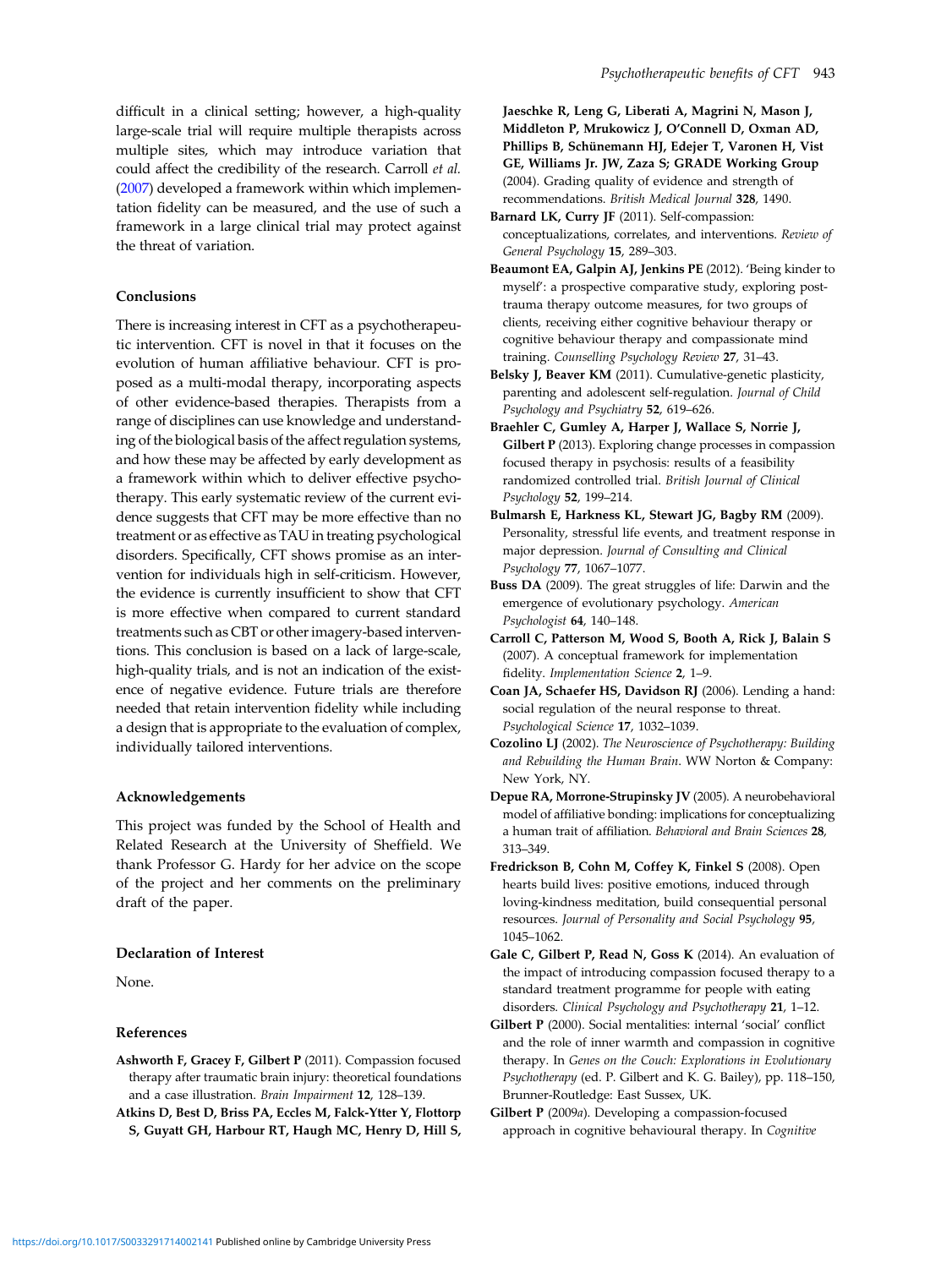<span id="page-17-0"></span>Behaviour Therapy: A Guide for the Practising Clinician, vol. 2 (ed. G Simos), pp. 205–220. Routledge: East Sussex, UK.

Gilbert P (2009b). Introducing compassion-focused therapy. Advances in Psychiatric Treatment 15, 199–208.

Gilbert P (2014). The origins and nature of compassion focused therapy. British Journal of Clinical Psychology 53, 6–41.

Gilbert P, Irons C (2004). A pilot exploration of the use of compassionate images in a group of self-critical people. Memory 12, 507–516.

Gilbert P, Procter S (2006). Compassionate mind training for people with high shame and self‐criticism: overview and pilot study of a group therapy approach. Clinical Psychology and Psychotherapy 13, 353–379.

Gilroy A (2006). Art Therapy, Research and Evidence-Based Practice. Sage Publications Ltd: London.

Hawe P, Shiell A, Riley T (2004). Complex interventions: how 'out-of-control' can a randomised controlled trial be? British Medical Journal 328, 1561–1563.

Higgins JP, Altman DG, Gøtzsche PC, Jüni P, Moher D, Oxman AD, Savovic J, Schulz KF, Weeks L, Sterne JA; Cochrane Bias Methods Group; Cochrane Statistical Methods Group (2011). The Cochrane Collaboration's tool for assessing risk of bias in randomised trials. British Medical Journal 343, d5928.

Hofmann SG, Grossman P, Hinton DE (2011). Loving-kindness and compassion meditation: potential for psychological interventions. Clinical Psychology Review 31, 1126–1132.

Jazaieri H, Jinpa GT, McGonigal K, Rosenberg EL, Finkelstein J, Simon-Thomas E, Cullen M, Doty JR, Gross JJ, Goldin PR (2013). Enhancing compassion: a randomized controlled trial of a compassion cultivation training program. Journal of Happiness Studies 14, 1113–1126.

Judge L, Cleghorn A, McEwan K, Gilbert P (2012). An exploration of group-based compassion focused therapy for a heterogeneous range of clients presenting to a community mental health team. International Journal of Cognitive Therapy 5, 420–429.

Kelly AC, Zuroff DC, Foa CL, Gilbert P (2010). Who benefits from training in self-compassionate self-regulation? A study of smoking reduction. Journal of Social and Clinical Psychology 29, 727–755.

Kelly AC, Zuroff DC, Shapira LB (2009). Soothing oneself and resisting self-attacks: the treatment of two intrapersonal deficits in depression vulnerability. Cognitive Therapy and Research 33, 301–313.

Kirsch P, Esslinger C, Chen Q, Mier D, Lis S, Siddhanti S, Gruppe H, Mattay VS, Gallhofer B, Meyer-Lindenberg A (2005). Oxytocin modulates neural circuitry for social cognition and fear in humans. Journal of Neuroscience 25, 11489–11493.

Kuyken W, Watkins E, Holden E, White K, Taylor RS, Byford S, Evans A, Radford S, Teasdale JD, Dalgleish T (2010). How does mindfulness-based cognitive therapy work? Behaviour Research and Therapy 48, 1105–1112.

Laithwaite H, O'Hanlon M, Collins P, Doyle P, Abraham L, Porter S, Gumley A (2009). Recovery after psychosis (RAP): a compassion focused programme for individuals residing in high security settings. Behavioural and Cognitive Psychotherapy 37, 511–526.

Leary MR, Tate EB, Adams CE, Batts Allen A, Hancock J (2007). Self-compassion and reactions to unpleasant self-relevant events: the implications of treating oneself kindly. Journal of Personality and Social Psychology 92, 887–904.

LeDoux J (1998). The Emotional Brain. Simon & Schuster: London.

Lucre KM, Corten N (2013). An exploration of group compassion-focused therapy for personality disorder. Psychology and Psychotherapy 86, 387–400.

Lutz A, Brefczynski-Lewis J, Johnstone T, Davidson RJ (2008). Regulation of the neural circuitry of emotion by compassion meditation: effects of meditative expertise. PLoS ONE 3, e1897.

MacBeth A, Gumley A (2012). Exploring compassion: a meta-analysis of the association between self-compassion and psychopathology. Clinical Psychology Review 32, 545–552.

Mayhew SL, Gilbert P (2008). Compassionate mind training with people who hear malevolent voices: a case series report. Clinical Psychology and Psychotherapy 15, 113–138.

Moher D, Liberati A, Tetzlaff J, Altman DG, PRISMA Group (2009). Preferred reporting items for systematic reviews and meta-analyses: the PRISMA statement. Annals of Internal Medicine 151, 264–269.

Neely ME, Schallert DL, Mohammed SS, Roberts RM, Chen YJ (2009). Self-kindness when facing stress: the role of self-compassion, goal regulation, and support in college students' well-being. Motivation and Emotion 33, 88–97.

Neff KD, Kirkpatrick KL, Rude SS (2007). Self-compassion and adaptive psychological functioning. Journal of Research in Personality 41, 139–154.

Neff KD, McGehee P (2010). Self-compassion and psychological resilience among adolescents and young adults. Self and Identity 9, 225–240.

Neff KD, Vonk R (2009). Self-compassion versus global self-esteem: two different ways of relating to oneself. Journal of Personality 77, 23–50.

Nesse R (2005). Evolutionary psychology and mental health. In The Handbook of Evolutionary Psychology (ed. D. Buss), pp. 903–929. John Wiley and Sons: Hoboken, NJ.

NICE (2004). Guideline Development Methods. Information for National Collaborating Centres and Guideline Developers. National Institute for Clinical Excellence: London.

Nutbeam D (1998). Evaluating health promotion – progress, problems and solutions. Health Promotion International 13, 27–44.

Pace TWW, Negi LT, Adame DD, Cole SP, Sivilli TI, Brown TD, Issa MJ, Raison CL (2009). Effect of compassion meditation on neuroendocrine, innate immune and behavioral responses to psychosocial stress. Psychoneuroendocrinology 34, 87–98.

Pauley G, McPherson S (2010). The experience and meaning of compassion and self-compassion for individuals with depression or anxiety. Psychology and Psychotherapy 83, 129–143.

Rector NA, Bagby RM, Segal ZV, Joffe RT, Levitt A (2000). Self-criticism and dependency in depressed patients treated with cognitive therapy or pharmacotherapy. Cognitive Therapy and Research 24, 571–584.